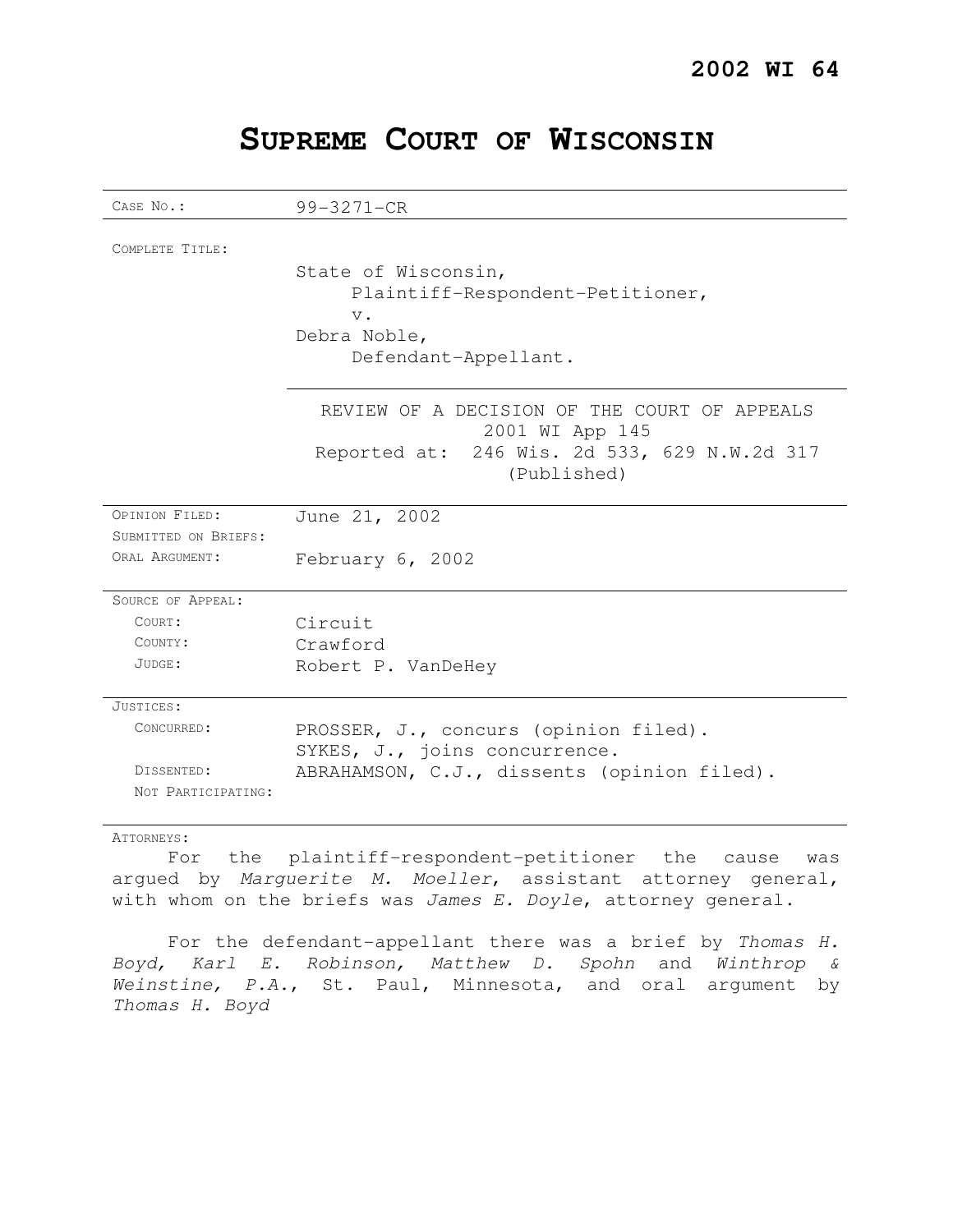# **2002 WI 64**

NOTICE

**This opinion is subject to further editing and modification. The final version will appear in the bound volume of the official reports.** 

No. 99-3271-CR (L.C. No. 99 CF 39)

STATE OF WISCONSIN  $\cdot$   $\cdot$  in Supreme court

**State of Wisconsin,** 

 **Plaintiff-Respondent-Petitioner,** 

 **v.** 

**Debra Noble,** 

 **Defendant-Appellant.** 

JUN 21, 2002

**FILED** 

Cornelia G. Clark Clerk of Supreme Court

REVIEW of a decision of the Court of Appeals. Reversed.

¶1 WILLIAM A. BABLITCH, J. The court of appeals reversed the perjury conviction of Debra Noble after concluding that her testimony during a John Doe proceeding should have been suppressed because during the proceeding she was questioned by a law enforcement officer who was not licensed to practice law. The court regarded the officer's conduct as a violation of the unauthorized practice of law statute and concluded that, although neither a constitutional violation nor a statutory violation requiring suppression occurred, suppression was still necessary as a sanction. We disagree. Even assuming that the officer's conduct constituted the unauthorized practice of law,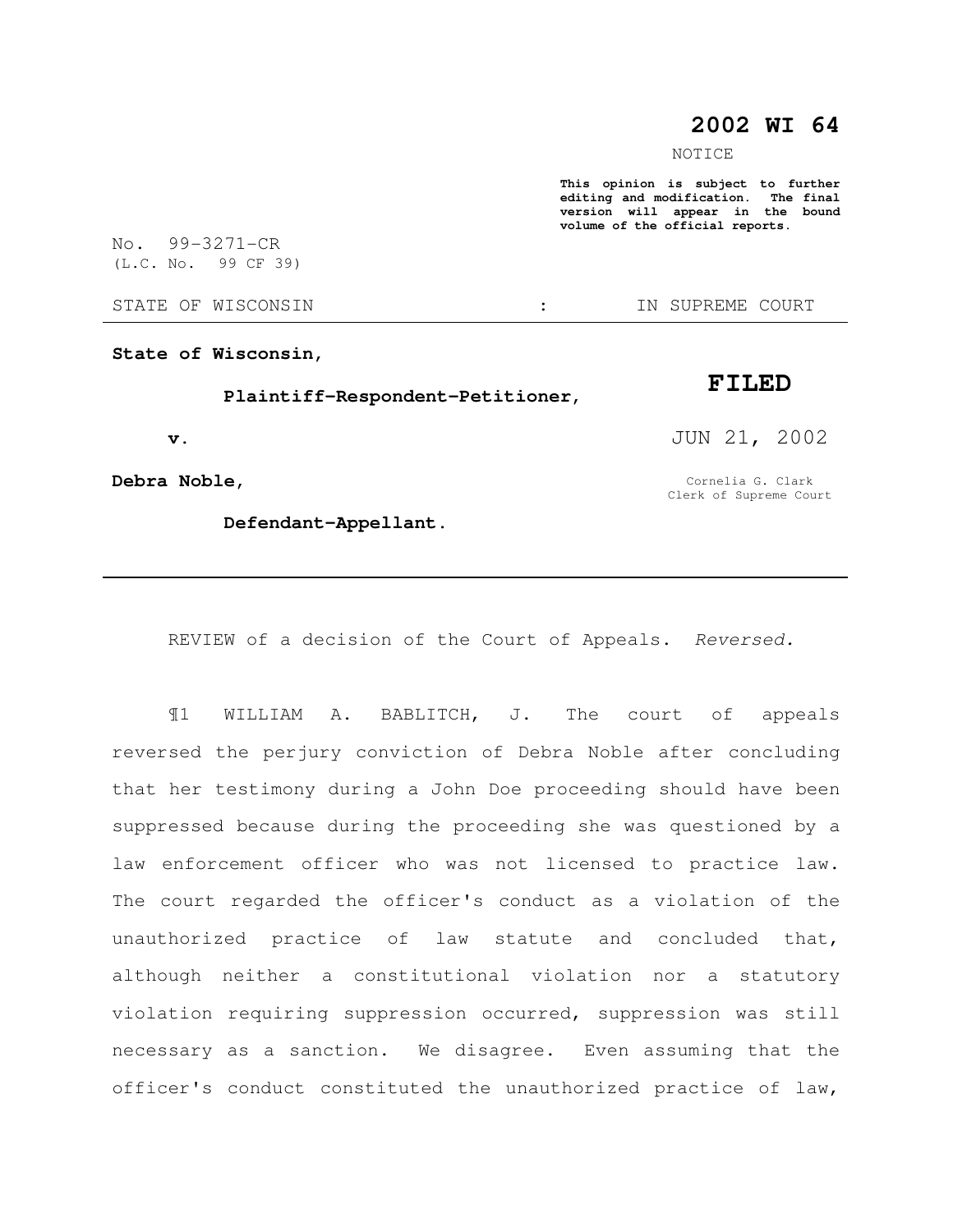we conclude that suppression is not required in this case. We are not compelled by any statute, constitutional violation, or policy considerations to suppress the testimony in this case. In turn, we conclude that the court of appeals' decision must be reversed, and Noble's perjury conviction must be reinstated.

I

¶2 During March and April 1999, City of Prairie du Chien Detective Gerald Ostrander (Ostrander) and the State of Wisconsin Division of Narcotics Enforcement Special Agent David Matthews (Matthews) conducted a narcotics investigation in Prairie du Chien. The investigation culminated in an April 2, 1999 raid of a city tavern, Rowdy's Bar, and the arrests of Bobbie Serrano, Arlene Melvin, and Jean Boland for distribution of cocaine and marijuana. Debra Noble was present at Rowdy's Bar when the raid occurred. Her husband, Dan Noble, was also present at the bar that day, but had left the bar shortly before the police arrived.

¶3 Ostrander and Matthews interviewed Debra Noble on April 9, 1999, concerning drug activity at Rowdy's Bar. This interview revealed the following information. On the day of the raid, Dan and Debra Noble went to the bar so that Dan could purchase cocaine from Boland. Dan had been purchasing cocaine from Boland and Serrano for the last two years. Before that time, Dan had been purchasing cocaine from Melvin. On the day of the raid, Dan left the tavern shortly before the police arrived so that he could get some money to pay Boland for the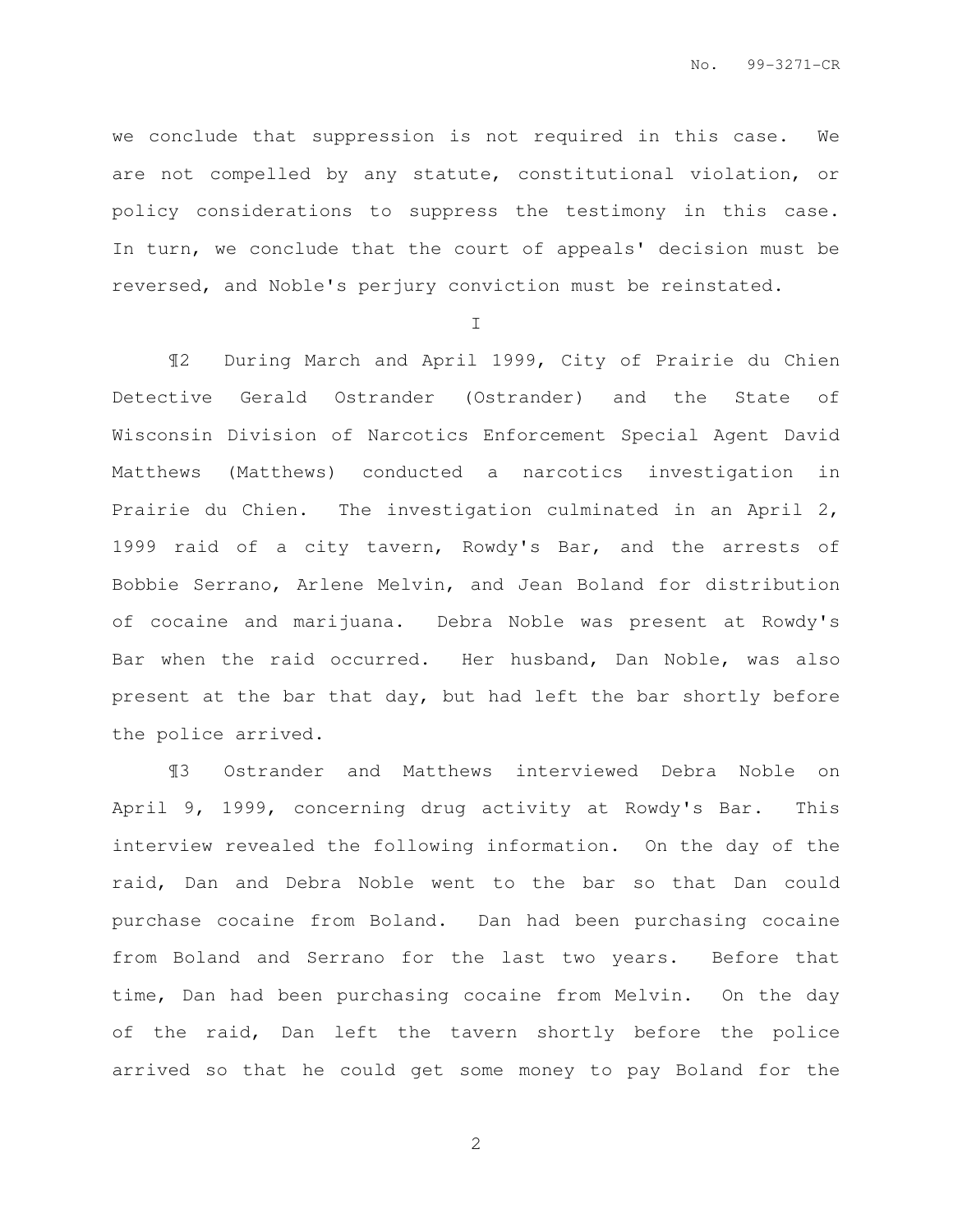cocaine. Debra Noble used cocaine in the past, but was not a current user.

¶4 Around that time, the Crawford County Circuit Court was conducting John Doe proceedings in connection with an investigation of Melvin. Debra Noble (Noble) was subpoenaed to appear in a proceeding on April 23, 1999, based on her statements during the interview.

¶5 On that date, Noble appeared before Crawford County Circuit Judge Michael Kirchman. Matthews, Crawford County District Attorney Timothy Baxter, and Jeff Brinkman, Noble's attorney, were also present in the courtroom. At the hearing, Noble was sworn and then informed by Judge Kirchman of her right against self-incrimination, of her right to claim privilege to certain questions, of her right to confer with her attorney, and of the ramifications of any untruthful testimony.<sup>1</sup> After a short

 $\overline{a}$ 

Q: All right. Let me tell you what it's about. This is a John Doe proceeding before a judge, myself, and under our Wisconsin law the circuit judge has the power to subpoena witnesses and compel testimony before the John Doe. So you're directed to answer all questions that are put to you, remembering that you've just taken the oath. If you believe that a truthful answer to any of the questions that are asked of you would incriminate you, that is, subject you to a criminal prosecution, you can refuse to answer the

 $1$  The court specifically informed Noble as follows:

Q [The court]: Okay. And you're here with Attorney Jeff Brinckman [sic]. Now, let me go through this information for you. Have you ever been in a John Doe proceeding before?

A [Noble]: No.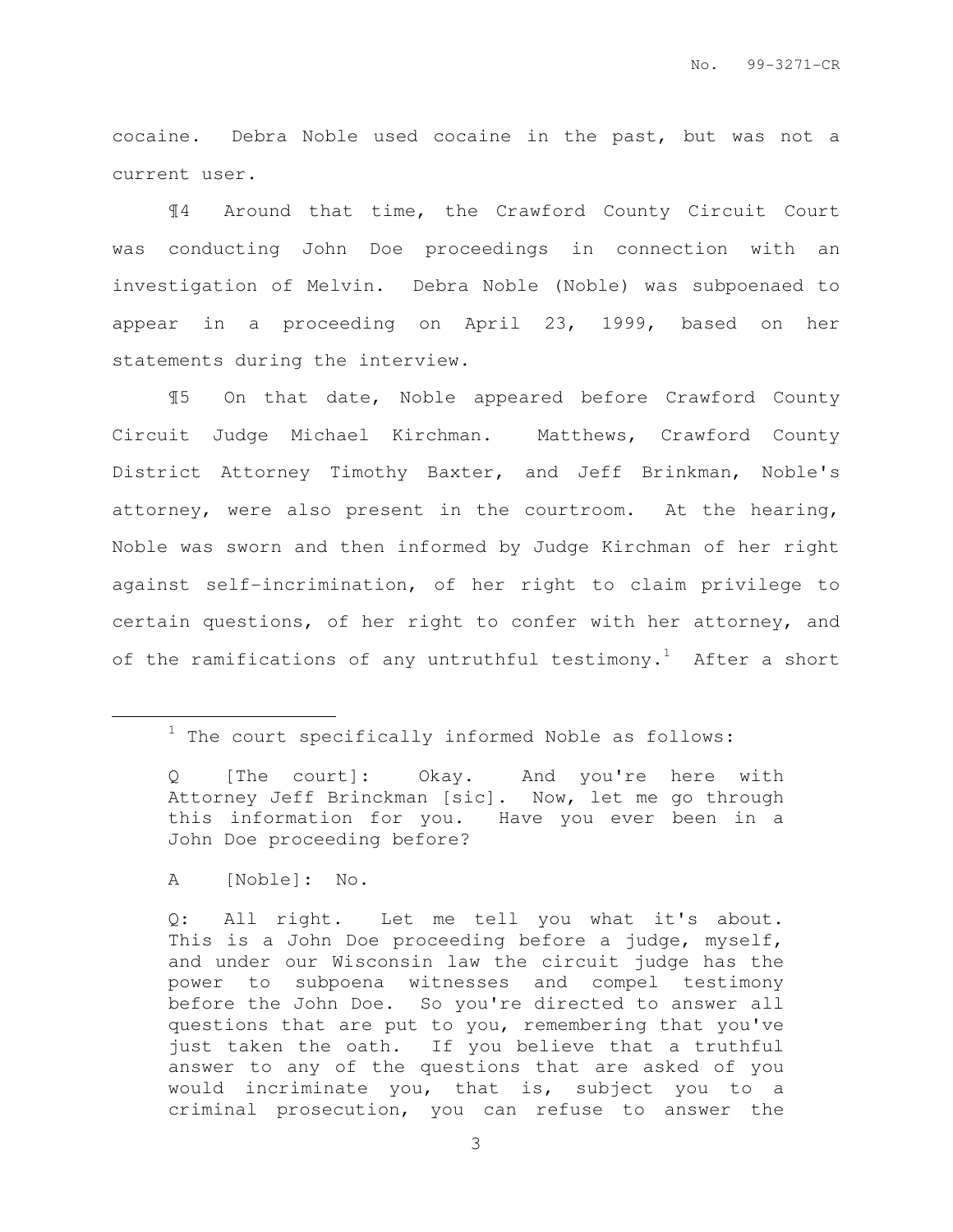question on the grounds that it may incriminate you. Do you understand that?

A: Yeah.

 $\overline{a}$ 

Q: The Fifth Amendment privilege.

A: Yeah.

Q: Now, your answers to the questions that are put to you could be used against you by this John Doe or in any other legal proceeding. Do you understand that?

A: Yes.

Q: If you testify falsely you could be criminally prosecuted for perjury or false swearing committed during your testimony before the John Doe proceeding. Do you understand that?

A: Yes.

Q: Now, there's several types of confidential communications that are privileged . . . . You can refuse to answer any question that's asked of you if it would require you to reveal conversations which are privileged under the law. Do you understand that?

A: Yes, I do.

Q: Do you understand that there are no other lawful grounds upon which you may refuse to answer questions before this John Doe proceeding?

A: Yes.

Q: Okay. I see that you have an attorney with you here today, and he will be present during your testimony. You may confer with your attorney during your testimony if you have any questions, if you want to talk to him. However, your attorney is not going to be allowed to ask you questions or cross-examine other witnesses or argue before the judge. Do you understand that?

A: Yes, I do.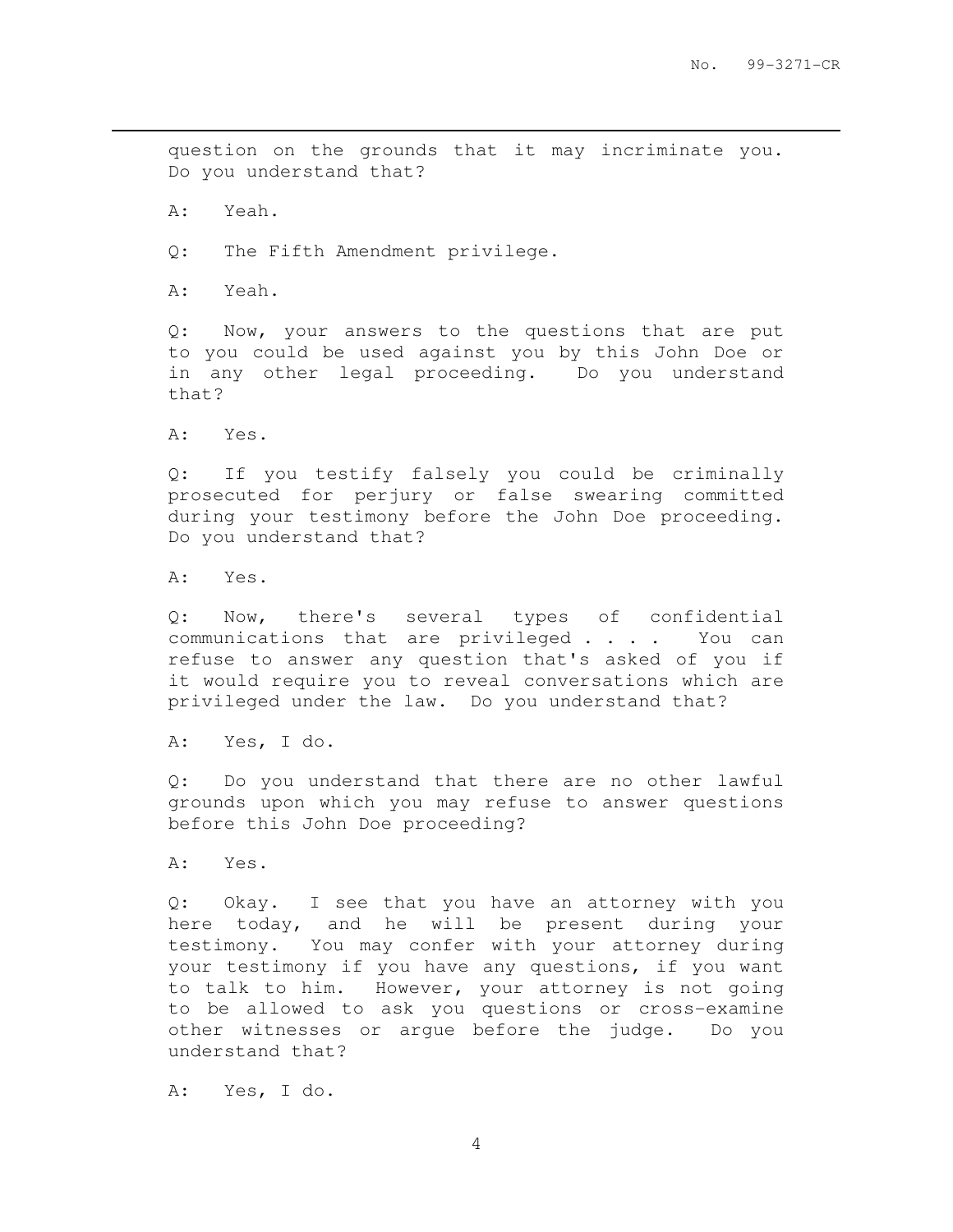discussion with Noble's attorney, Judge Kirchman then stated that Matthews would conduct some of the questioning of Noble.<sup>2</sup> Matthews was not licensed to practice law.

¶6 Matthews asked Noble questions related to their April 9, 1999 conversation. During this questioning, Noble denied making statements to Matthews during the interview about the sale of drugs at Rowdy's Bar and about her husband's drug use.<sup>3</sup>

l.

[The court]: All right. I'm going to permit other persons here to ask some questions of you to get to the facts which are sought to be disclosed here. Mr. Matthews then?

[The prosecutor]: Yes, Your Honor. As we discussed earlier, Special Agent David Matthews from the Department of Justice will be conducting the examination. Sir.

[Matthews]: Thank you.

 $3$  The complaint provides several examples and states in part as follows:

Your Complainant [Orlander] states that he was present during the examination of the defendant, which was conducted by Special Agent Matthews, and the defendant answered several questions untruthfully. Your Complainant states that some examples include:

. . . .

Q: Okay. My recollection was that you told us that Dan had ordered cocaine from Jean Boland a week prior to April 2nd and that on April 2nd he was there to pick up the drugs that he had ordered a week earlier. Do you deny telling us that?

A: I don't know what you're talking about.

Q: Do you deny telling us that?

<sup>&</sup>lt;sup>2</sup> The court stated: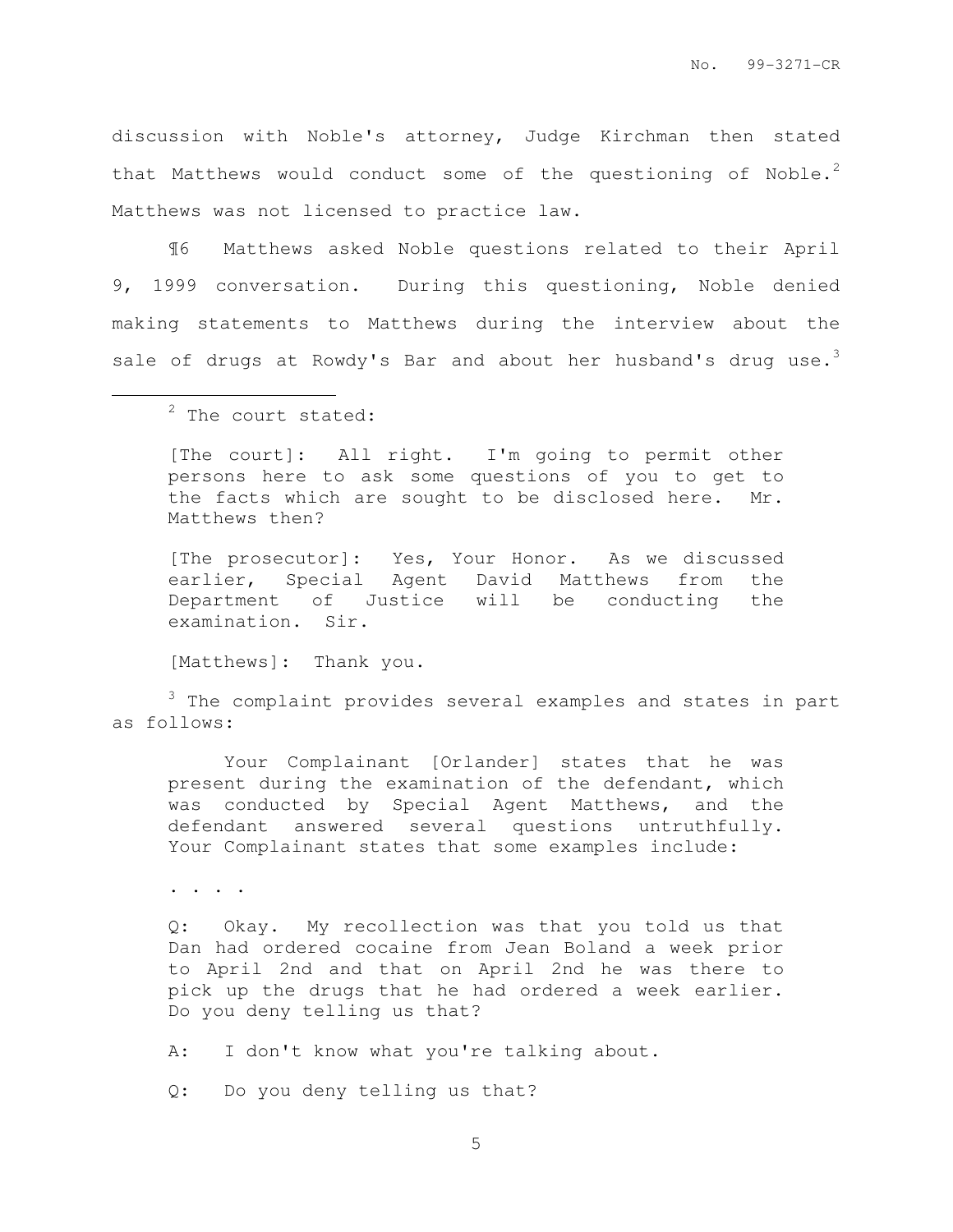Based on this alleged false testimony, Noble was charged with one count of perjury contrary to Wis. Stat. § 946.31(1)(a)(1999-  $2000$ ).<sup>4</sup>

¶7 Noble moved to suppress the transcript of the John Doe proceeding from her perjury prosecution and to dismiss the complaint against her with prejudice. She claimed that, pursuant to Wis. Stat.  $\frac{1}{5}$  757.30,<sup>5</sup> which prohibits a person from

A: Yes.

l.

 $4$  Wisconsin Stat.  $6946.31(1)(a)$  states as follows:

Whoever under oath or affirmation orally makes a false material statement which the person does not believe to be true, in any matter, cause, action or proceeding, before any of the following, whether legally constituted or exercising powers as if legally constituted, is guilty of a Class D felony:

(a) A court;  $\cdots$ 

All subsequent references to the Wisconsin Statutes are to the 1999-2000 version unless otherwise indicated.

<sup>5</sup> Wisconsin Stat. § 757.30 states in relevant part as follows:

757.30 Penalty for practicing without license. (1) Every person, who without having first obtained a license to practice law as an attorney of a court of record in this state, as provided by law, practices law within the meaning of sub. (2), or purports to be licensed to practice law as an attorney within the meaning of sub. (3), shall be fined not less than \$50 nor more than \$500 or imprisoned not more than one year in the county jail or both, and in addition may be punished as for a contempt.

(2) Every person who appears as agent, representative or attorney, for or on behalf of any other person, or any firm, partnership, association or corporation in any action or proceeding in or before any court of record, court commissioner, or judicial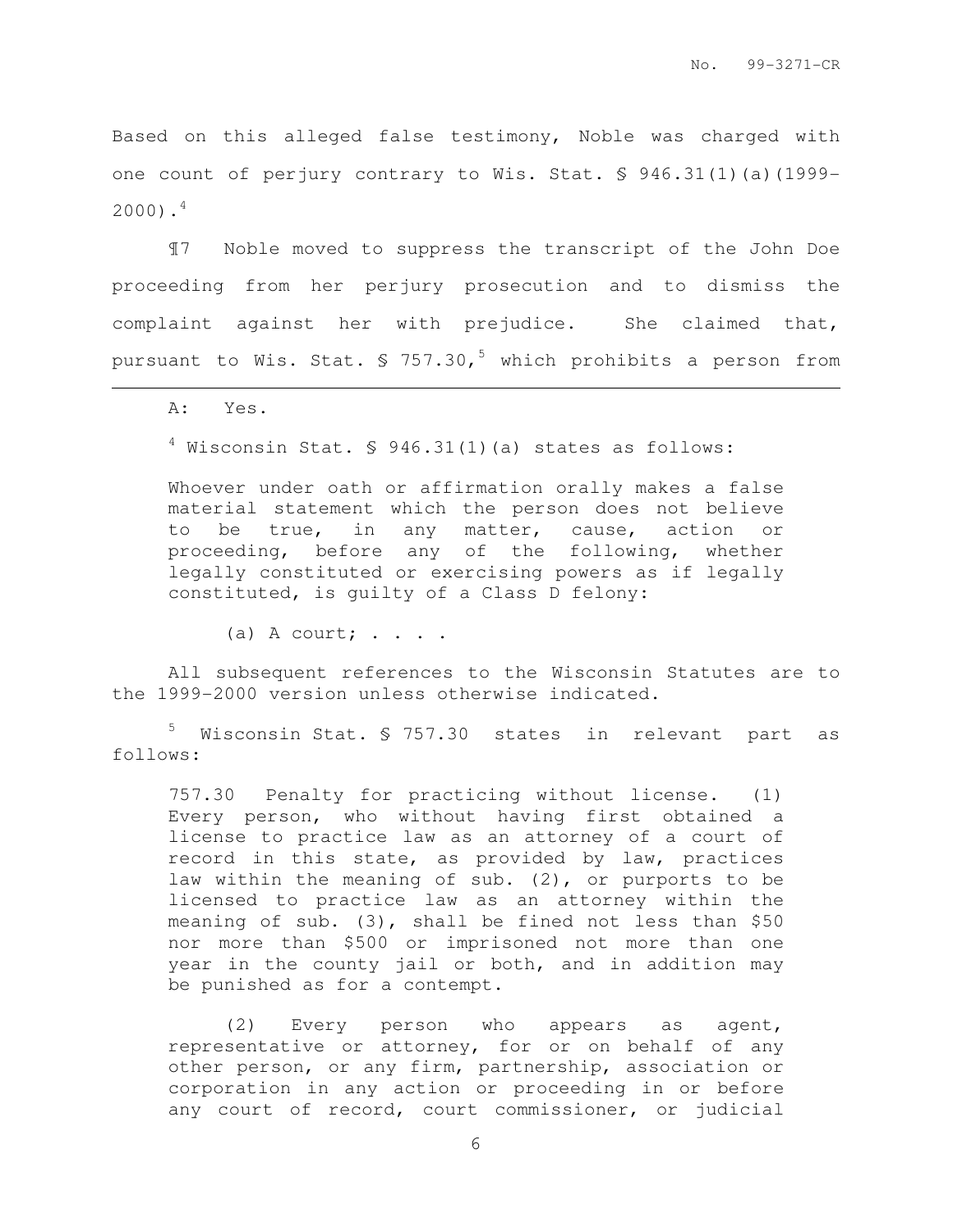practicing law without a license, it was unlawful for Matthews to represent the state in the proceeding. She contended that, because the state conducted the proceeding in an illegal manner, the transcript must be suppressed because the transcript is the "fruit of an illegal activity" committed by the state.

¶8 The Crawford County Circuit Court, Robert P. VanDeHey, Judge, denied the motion. The court noted that Judge Kirchman warned Noble before she testified at the John Doe that, if she testified falsely, she could be criminally prosecuted. Based on this warning, the court concluded that it did not make any difference as to who was asking the questions. The court also noted that the John Doe proceeding was conducted under Judge Kirchman's authority and that he specifically permitted Matthews to ask questions.

¶9 A jury later convicted Noble on one count of perjury. Noble appealed this conviction.

¶10 The court of appeals, in a split decision, reversed Noble's conviction. See State v. Noble, 2001 WI App 145, 246 Wis. 2d 533, 629 N.W.2d 317. After rejecting other arguments presented by Noble, the court addressed whether the John Doe transcript should have been suppressed based on the judge's decision to permit the questioning by Matthews. On this issue, the court concluded that Matthews had engaged in the unlawful practice of law, contrary to Wis. Stat. § 757.30, and that the

 $\overline{a}$ 

tribunal of the United States, or of any state . . . shall be deemed to be practicing law within the meaning of this section.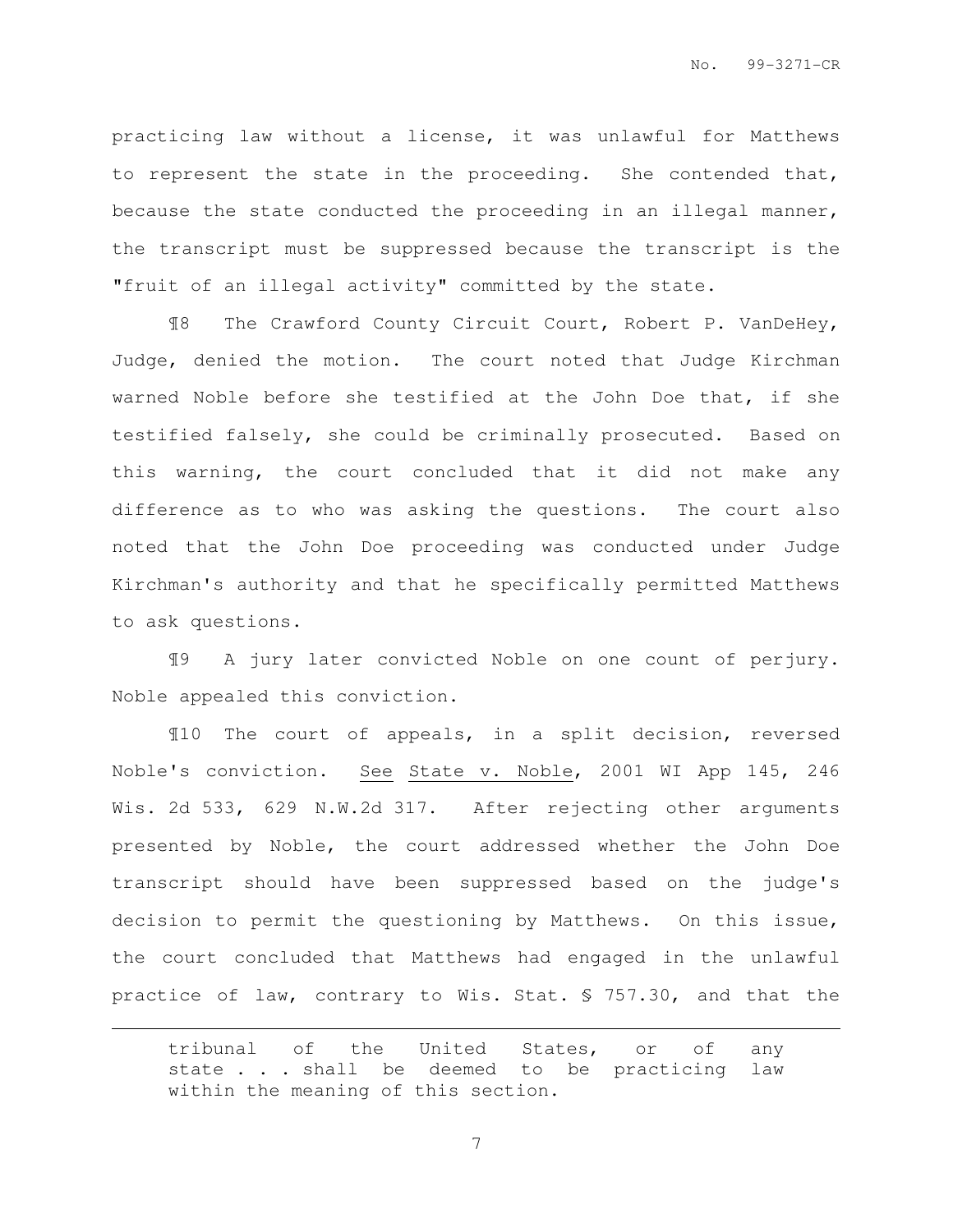judge should not have permitted such conduct. Id. at ¶¶19-23. The question then became "whether there is a remedy for the State's use of an unlicensed person to examine witnesses at the John Doe investigation, and if so, what that remedy should be." Id. at ¶24.

¶11 The court concluded that some type of sanction was required, noting that the unauthorized practice of law was a significant violation and that, if such conduct was authorized by the state, it would be unlikely that the state would then prosecute such conduct. Id. Therefore, the court determined that "[t]he only effective remedy for the use of unauthorized persons in John Doe investigations is to prohibit the State from profiting from the abuse." Id. at ¶27. To this end, the court concluded that, when an unlicensed person examines a witness at a John Doe investigation, the proper sanction would be exclusion of a witness's testimony. Id. at ¶30. This sanction, the court noted, "properly balances the right of the State to investigate allegations of criminal conduct with the prohibitions against the unauthorized practice of law." Id. In turn, the court reversed Noble's conviction and remanded for a new trial, with the condition that, if Noble were re-tried, the circuit court would be required to exclude the information obtained by the state's unauthorized practice of law. Id.

¶12 Judge Roggensack dissented, partially based on her contention that suppression of the evidence was not an appropriate sanction in this case. Id. at ¶34 (Roggensack, J., dissenting). In short, she stated that the majority's decision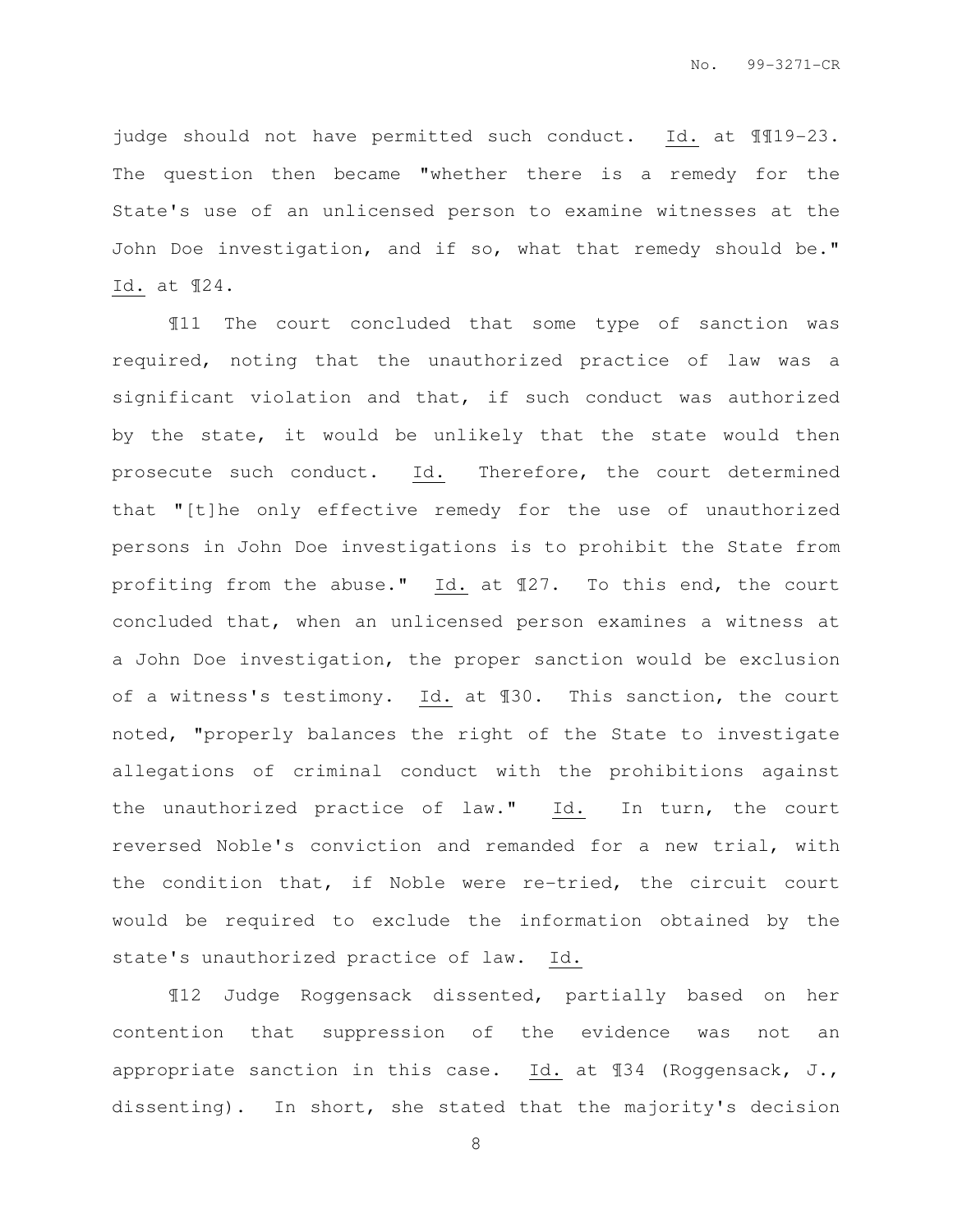was "contrary to long-standing precedent," holding that suppression of evidence is applicable "'only where the evidence sought to be excluded was obtained in violation of a constitutional right or a statute that specifically requires suppression of wrongfully or illegally obtained evidence as a sanction.'" Id. at 1134-35 (quoting State ex rel. Peckham v. Krenke, 229 Wis. 2d 778, 787, 601 N.W.2d 287 (Ct. App. 1999)). The State appealed.

### II

¶13 The sole issue on review is whether testimony provided by Noble during the John Doe proceeding should be suppressed from her subsequent perjury prosecution based on the allegation that the state abused the proceeding by permitting her examination to be unlawfully conducted by Matthews, a state agent who was not authorized to practice law. Noble contends that such abusive conduct warrants suppression because such conduct constitutes a violation of her constitutional right to due process. Alternatively, she argues that, even if a constitutional violation did not occur, suppression is still required because it is an appropriate sanction for such abusive conduct. We conclude that the suppression of Noble's testimony is not required in this case. It is not required because Matthews' examination of Noble during the John Doe proceeding did not amount to either a constitutional violation or a statutory violation for which suppression is provided as a remedy. We find no other basis for suppressing this evidence. As a result, we disagree with the court of appeals' decision to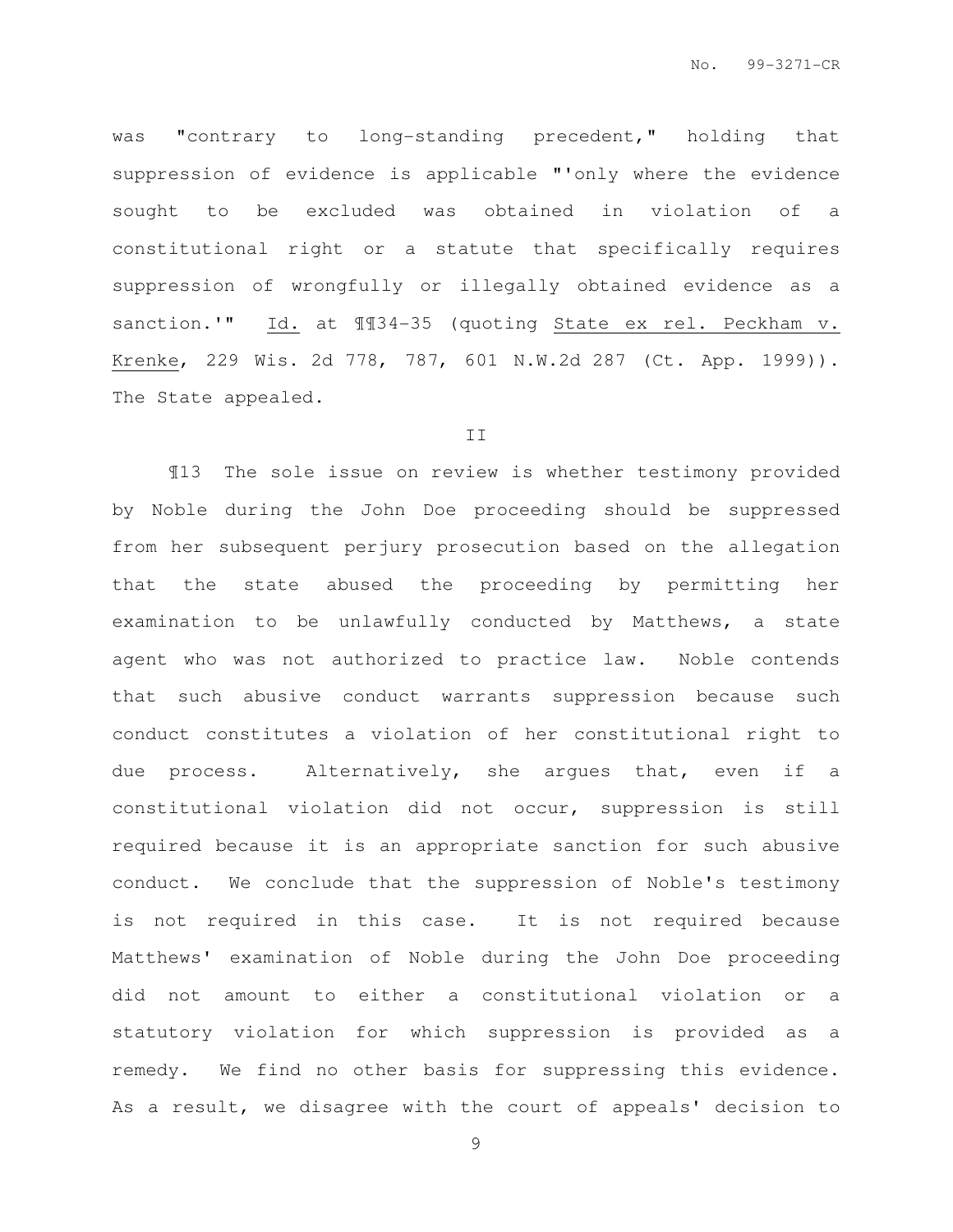suppress Noble's testimony, and accordingly, we reverse the court's decision overturning Noble's conviction.

## III

¶14 We assume, for purposes of this case, that Matthews' conduct constituted the unauthorized practice of law, contrary to Wis. Stat. § 757.50. Thus, the question becomes whether the testimony provided by Noble should be suppressed based on the state's use of Matthews during the John Doe proceeding. Recently, we noted that "[s]uppression is only required when evidence has been obtained in violation of a defendant's constitutional rights or if a statute specifically provides for the suppression remedy." State v. Raflik, 2001 WI 129, ¶15, 248 Wis. 2d 593, 636 N.W.2d 690 (citation omitted). In this case, Noble concedes that her testimony was not obtained in violation of a statute that specifically provides suppression as a remedy. Instead, she contends that this testimony was obtained in violation of her constitutional right to procedural due process. Noble asserts that this violation is evidenced by the conduct of the state at her John Doe proceeding, considering the rights and protections afforded to witnesses appearing during such proceedings.

¶15 Noble first argues that a witness at a John Doe proceeding, who is also the target of the investigation, has a right to due process protections, including protection from the prosecutor using the proceeding to elicit incriminating testimony from the target witness. In this case, Noble acknowledges that the state identified Arlene Melvin as the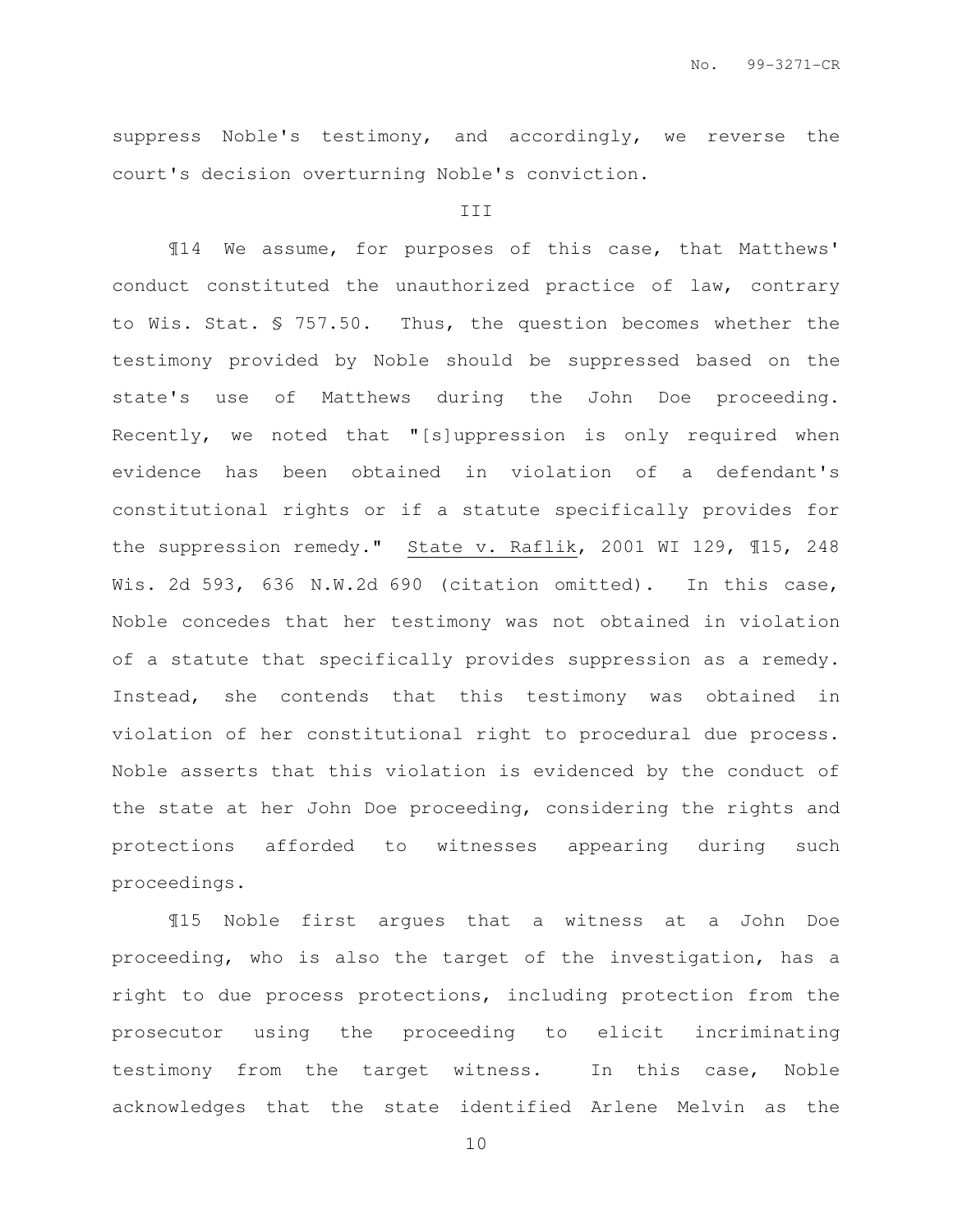target of the investigation. However, Noble contends that the proceeding was actually conducted as a means to gather incriminating evidence against Noble and others. The nature of the questioning, she asserts, went beyond the subject matter for which the proceeding was commenced and revealed that she was the target of the investigation. Specifically, Noble points to questions about her own drug use, which she contends had nothing to do with the investigation of Melvin.<sup>6</sup> Noble contends that, by using the proceeding in this manner, the state violated the due process safeguards provided to John Doe witnesses who are also the target of the investigation.

- Q [Matthews]: Do you recall telling me that Becky had shared cocaine with you on July 4th of 1998?
- A [Noble]: Yes, I deny that.
- Q: You deny telling me that?
- A: Yes.

 $\overline{a}$ 

Q: I'm sorry, '98, thank you. That would have been July 4th of 1998, do you deny telling me that?

A: I don't do drugs, so - -

- Q: Have you ever done drugs?
- A: No, I have not.

Q: You've never used cocaine?

A: No.

 $6$  During the John Doe proceeding, the following exchange occurred between Matthews and Noble: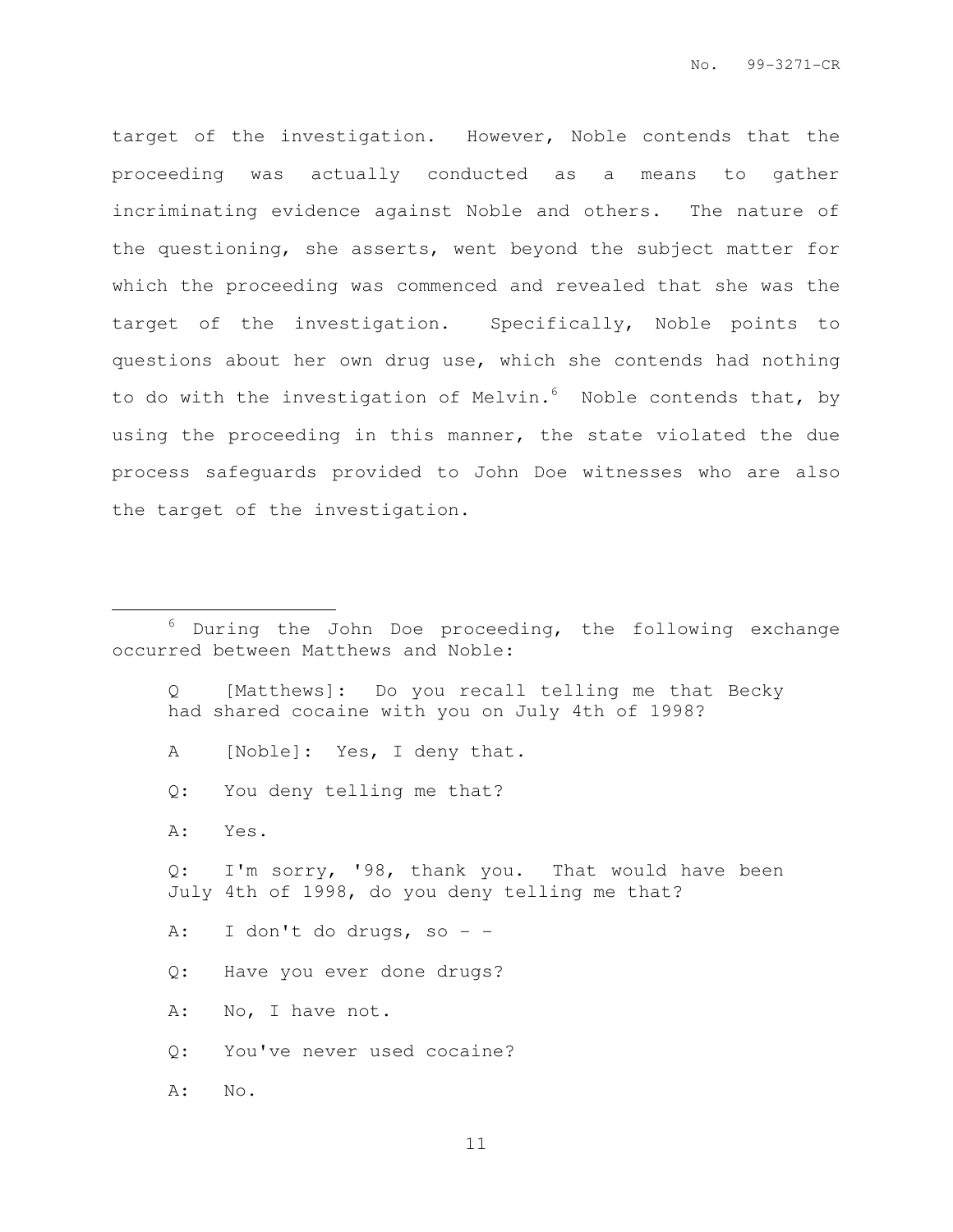¶16 Second, Noble argues that a witness at a John Doe proceeding has a right to be questioned by a licensed attorney to ensure that the questioning is conducted in a competent and ethical manner. Noble notes, citing Wis. Stat. § 978.05(3), that prosecutors have an obligation to participate in John Doe proceedings and also argues, citing State v. O'Connor, 77 Wis. 2d 261, 281-82, 252 N.W.2d 671 (1977), that law enforcement officers are permitted to attend such proceedings only under exceptional circumstances. In this case, however, examination responsibilities were delegated to Matthews, a state agent who was not licensed to practice law. Noble argues that this conduct violated both the strict limitations of John Doe proceedings and the statutory prohibition against the unauthorized practice of law, Wis. Stat. § 757.30(1). Such conduct, she alleges, injects the very danger of inadequate and unethical representation by nonlawyers that the unauthorized practice of law statute is intended to prevent. Noble also points out that Matthews was not bound by the rules of professional responsibility and, if he was, he would have violated these rules because his questions incorporated his direct knowledge of the facts, thereby improperly acting as both advocate and witness in the same proceeding in violation of Wisconsin Supreme Court Rule  $20:3.7.^7$  Noble contends that the

 $\overline{a}$ 

 $7$  Wisconsin Supreme Court Rule 20:3.7 states that, with some exceptions, "[a] lawyer shall not act as advocate at a trial in which the lawyer is likely to be a necessary witness  $\ldots$ ." The comment to this rule explains the basis for the rule: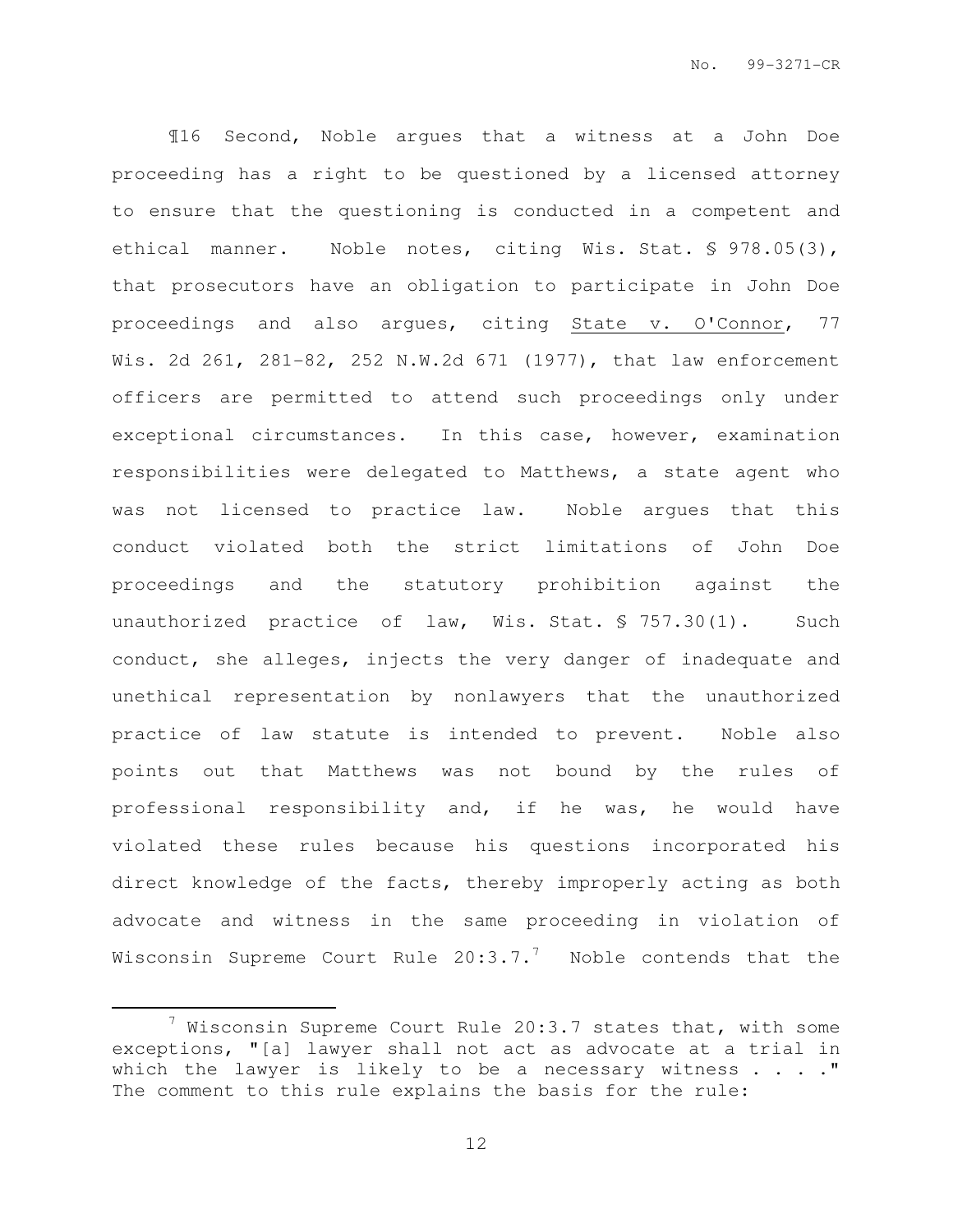state's use and authorization of Matthews to question her resulted in an unfair and oppressive examination, thereby violating her due process rights.

¶17 Third and finally, Noble contends that a witness at a John Doe proceeding has the right to a neutral and detached magistrate and that the judge must insure that the witness is

 The opposing party has proper objection where the combination of roles may prejudice that party's rights in the litigation. A witness is required to testify on the basis of personal knowledge, while an advocate is expected to explain and comment on evidence given by others. It may not be clear whether a statement by an advocate-witness should be taken as proof or as an analysis of the proof.

Noble points to the following questions asked by Matthews during the John Doe proceeding:

Q: Okay. My recollection and my notes of that day indicate your telling us, in addition to the other things that you have just denied, my notes indicate that you told us that [Jean Boland] offered to sell [Dan Noble] two eight balls of cocaine. Do you deny that knowledge?

. . . .

l.

Q: It's my notes and recollection also that before the relationship was established with Jean [Boland] and her daughter Bobbie Serrano, that Dan was getting his cocaine from Arlene Melvin. Do you recall that now or do you deny telling us that?

. . . .

Q: And because today you've answered questions concerning events I was present for and therefore know that your answers have not been truthful, I'm concerned that someone may have threatened you with respect to today's testimony. Have you or Dan received any threats regarding today's testimony?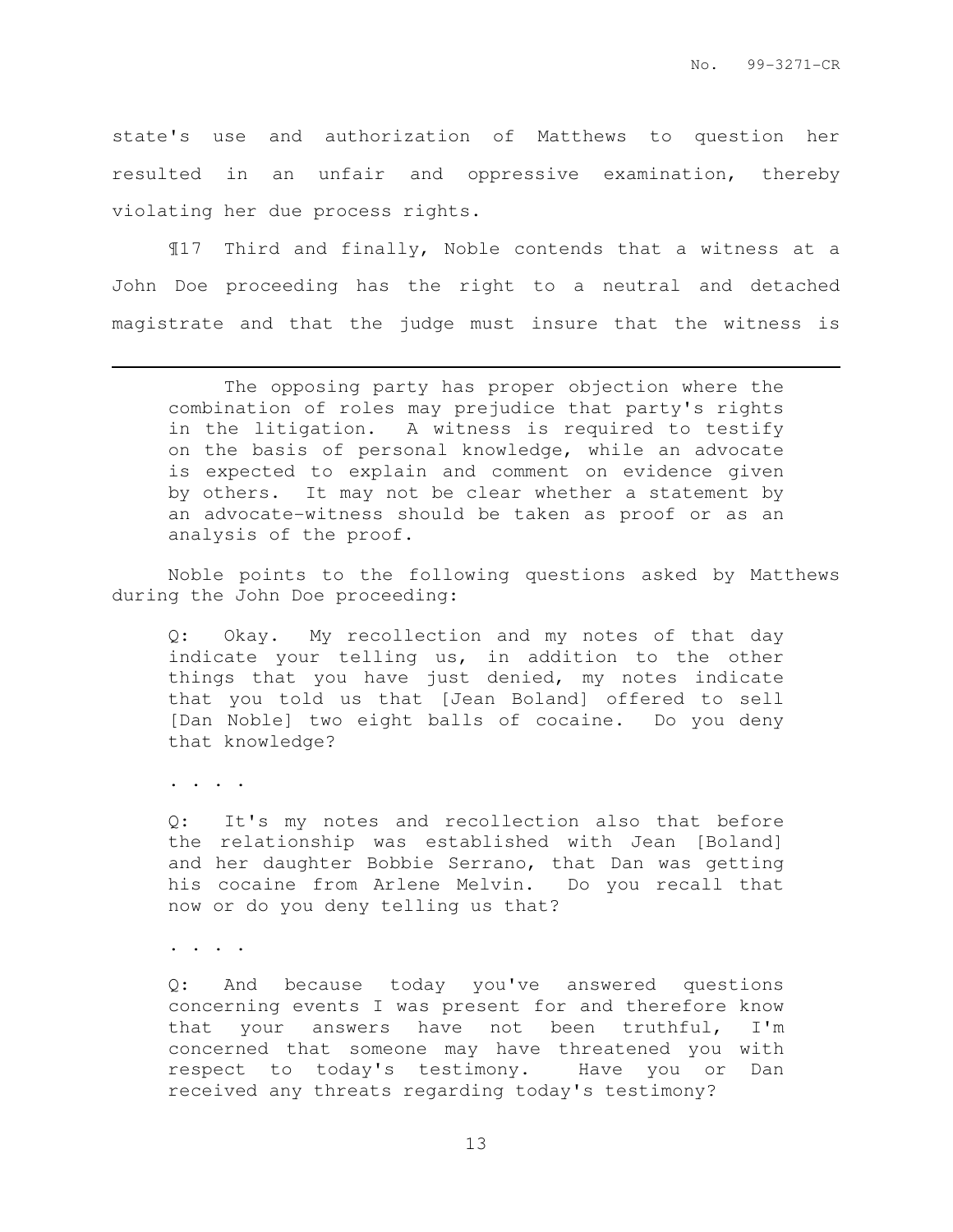treated fairly and protected from oppressive prosecutorial tactics. Noble contends that, despite this obligation, Judge Kirchman permitted Matthews to unlawfully question her during the John Doe proceeding. She asserts that the judge essentially conspired with the prosecutor and Matthews to allow Matthews to question her in violation of the law.

¶18 Thus, on the whole, Noble argues that, by allowing Matthews to conduct her examination, the state ignored the strict limitations of John Doe proceedings and the requirements of the unauthorized practice of law statute. This conduct resulted in an unfair examination that violated her due process rights. Accordingly, suppression of her testimony was required in her perjury prosecution. We disagree.

¶19 Certainly, fair play underpins the concept of due process of law. State ex rel. Lyons v. De Valk, 47 Wis. 2d 200, 205, 177 N.W.2d 106 (1970). Governmental conduct violates such notions of fundamental fairness when the conduct is "'shocking to the universal sense of justice  $\ldots$ . " State v. Hyndman, 170 Wis. 2d 198, 208-09, 488 N.W.2d 111 (Ct. App. 1992) (quoting U.S. v. Russell, 411 U.S. 423, 432 (1973)); see also State v. Steadman, 152 Wis. 2d 293, 300-02, 448 N.W.2d 267 (Ct. App. 1989). On a motion to suppress, the defendant generally bears the burden of producing evidence to support a constitutional violation. State v. Jackson, 229 Wis. 2d 328, 336, 600 N.W.2d 39 (Ct. App. 1999). The state then bears the burden of showing a constitutionally valid procedure by a preponderance of the evidence. See Raflik, 2001 WI 129, ¶55. We review the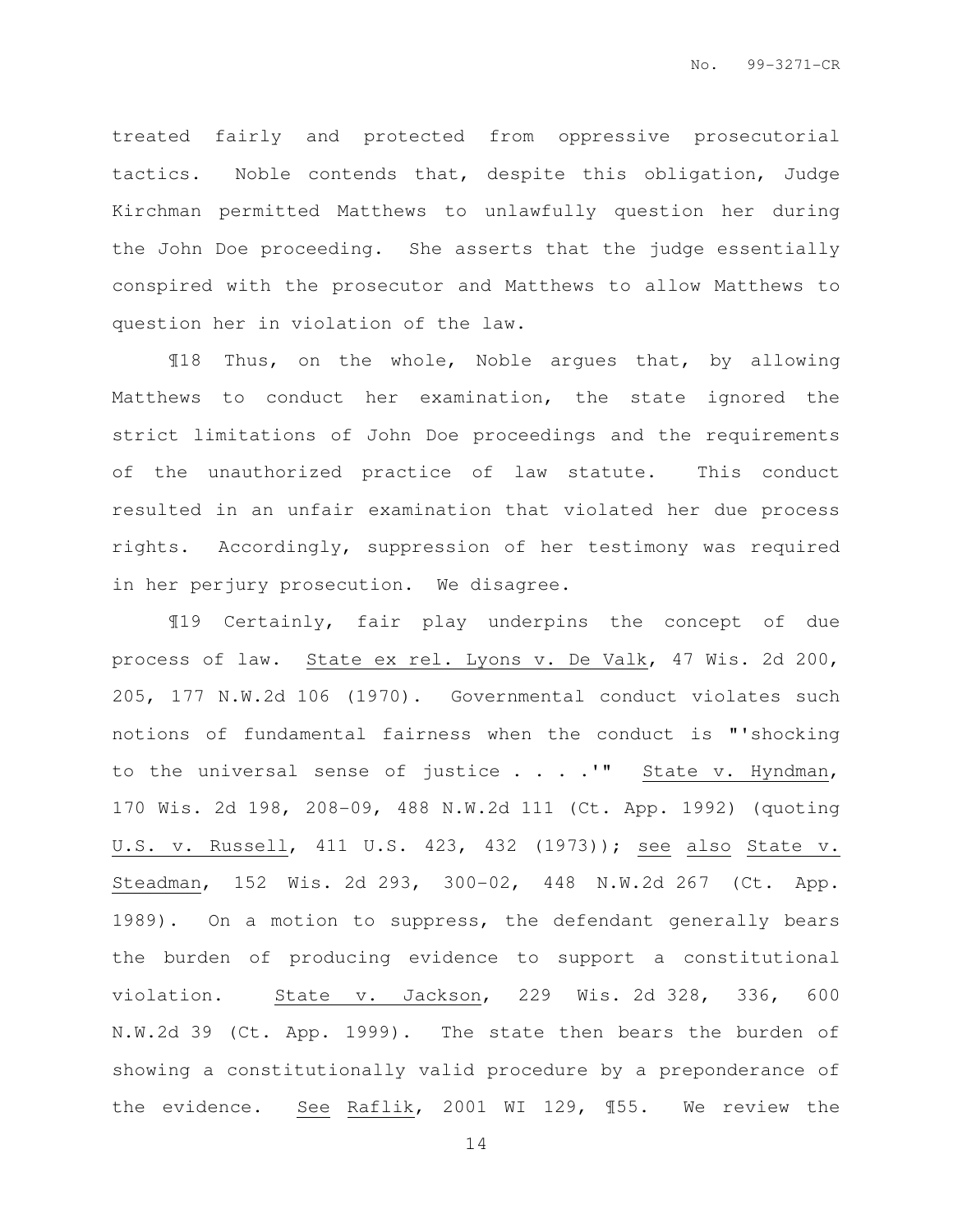application of constitutional principles to the facts de novo. See Hyndman, 170 Wis. 2d at 207.

¶20 We conclude that the facts in this case do not support a finding of a due process violation. Our conclusion is based on several reasons.

¶21 First, under the current facts, there is no support for Noble's contention that she was the target of any investigation and that the state used the John Doe proceeding as a means of obtaining incriminating evidence against her as the target of the investigation. Certainly, there are limitations to the use of John Doe proceedings. In particular, "a John Doe proceeding cannot be used to obtain evidence against a defendant for a crime with which the defendant has already been charged." State v. Cummings, 199 Wis. 2d 721, 745, 546 N.W.2d 406 (1996) (emphasis added). In this respect, the prosecution cannot use a John Doe proceeding to aid in preparing its case. Id.; see also State ex rel. Reimann v. Circuit Court for Dane County, 214 Wis. 2d 605, 622, 571 N.W.2d 385 (1997) (citing State v. Washington, 83 Wis. 2d 808, 824, 266 N.W.2d 597 (1978)). Such conduct constitutes an abuse of the procedure. Id. at 746; see also State v. Hoffman, 106 Wis. 2d 185, 205, 316 N.W.2d 143 (Ct. App. 1982).

¶22 This case does not involve a situation where there was a criminal complaint filed against Noble before she appeared at the John Doe proceeding. Therefore, the concerns discussed in Cummings are not implicated. Noble contends that she became the target of the investigation when some of the questions posed by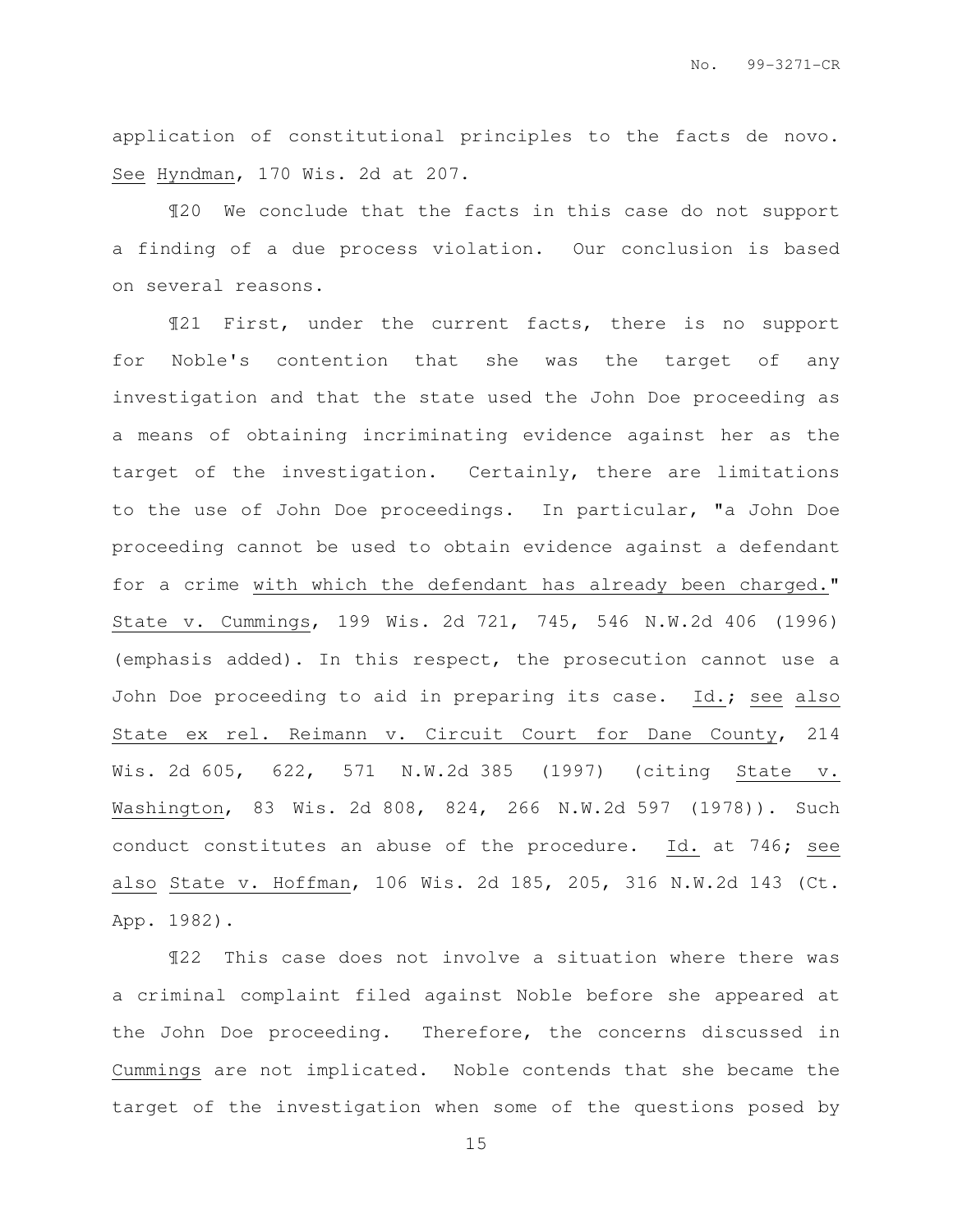Matthews concerned her drug activity directly, instead of the drug activity of Melvin or other defendants. We recognize that the John Doe proceeding is "essentially limited to the subject matter of the petition filed under Wis. Stat. § 968.26." State ex rel. Reimann, 214 Wis. 2d at 622 (citing Washington, 83 Wis. 2d at 822). However, this brief questioning, which was enumerated under footnote 6 of this opinion, did not transform Noble into the target of the investigation nor create a situation where the state was using the John Doe proceeding to improperly build a case against Noble after she had already been charged. Matthews asked these questions only after he asked numerous other questions surrounding drug activity, which did not involve Noble, at Rowdy's Bar. Noble denied knowledge of such activity, contradicting her previous statements to Matthews. Matthews then briefly questioned Noble about her own drug activity, apparently not as a means to ferret out her criminal activity, but instead to determine the extent to which Noble would deny her prior statements to Matthews. Again, this brief questioning did not transform Noble into the target of the investigation.

¶23 Further, this is not a case where the state is prosecuting the defendant based on incriminating statements concerning his or her illegal activity obtained during the John Doe proceeding. Instead, it is prosecuting her based on her failure to give truthful testimony during the John Doe proceeding. Indeed, even if Noble was being prosecuted based on any alleged incriminating testimony, the state's prosecution of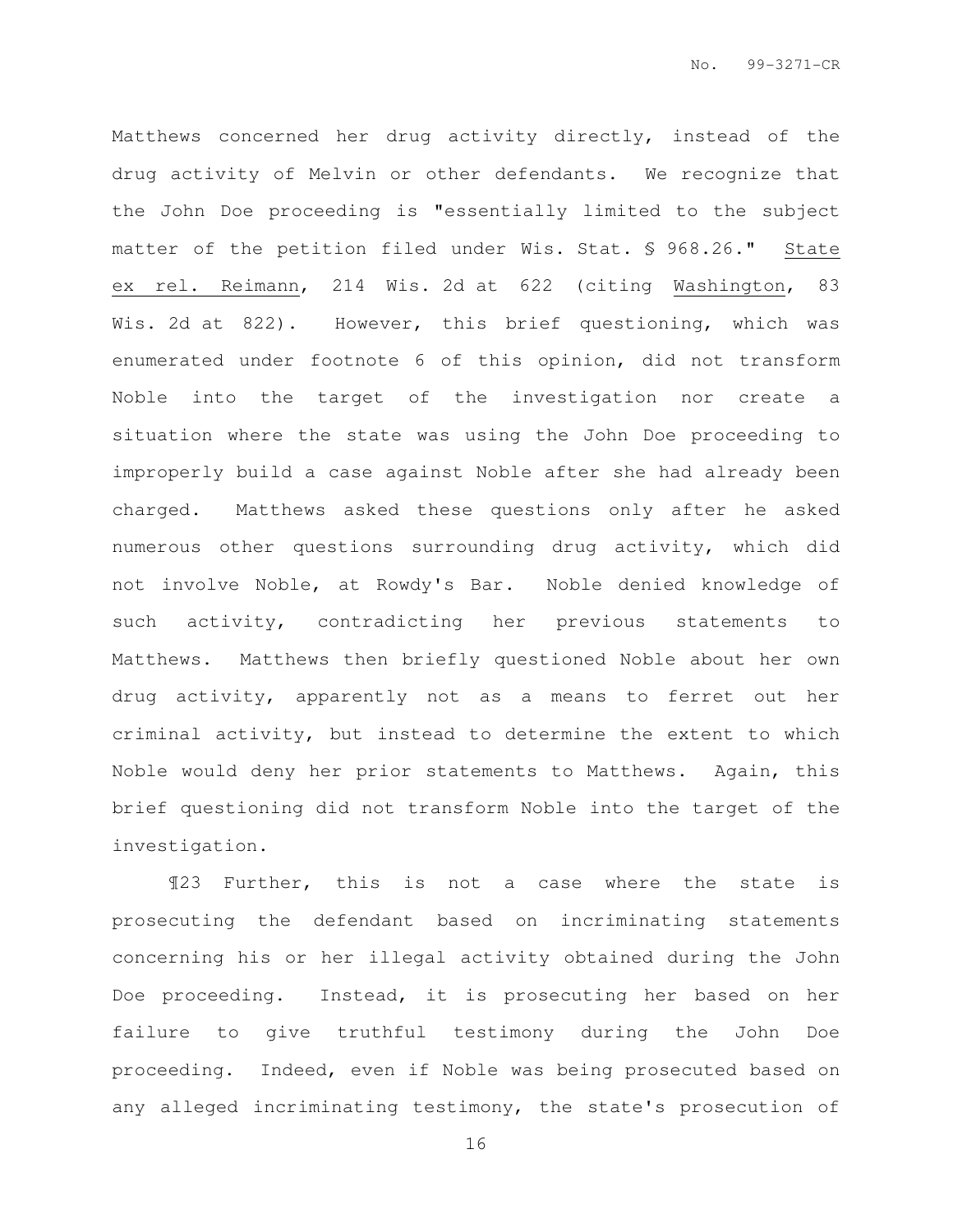her based on this testimony is lawful in light of the procedural protections afforded to witnesses at John Doe proceedings. See Ryan v. State, 79 Wis. 2d 83, 96, 255 N.W.2d 910 (1977). We cannot conclude that the proceeding was abused in this instance to support a violation of due process.

¶24 Second, even assuming that Matthews engaged in the unauthorized practice of law, there is nothing in his examination of Noble to show that his participation resulted in a proceeding that was particularly unfair and oppressive in nature. Law enforcement agents are not, as Noble contends, restricted to attending John Doe proceedings in only exceptional circumstances. Noble relies on O'Connor, 77 Wis. 2d 261, for this contention. However, O'Connor, like this case, involved a secret John Doe proceeding. Even under such circumstances, it is still within the judge's discretion whether to allow, upon the prosecutor's request, law enforcement agents to attend and assist in the proceeding. Id. at 281. The judge must be persuaded, however, that the law enforcement agent will make a material contribution to the proceedings, otherwise the judge should not allow the agent to attend in the interest of the secrecy of the proceeding. Id. at 282. The O'Connor court warned judges not to abuse this practice. Id. However, the concern in O'Connor was to preserve the secrecy of the proceedings by limiting the number of people at the proceeding. It was not focused on the extent to which an agent participated in the proceeding once the judge allows the agent to attend. Matthews was able to attend and even confer with the district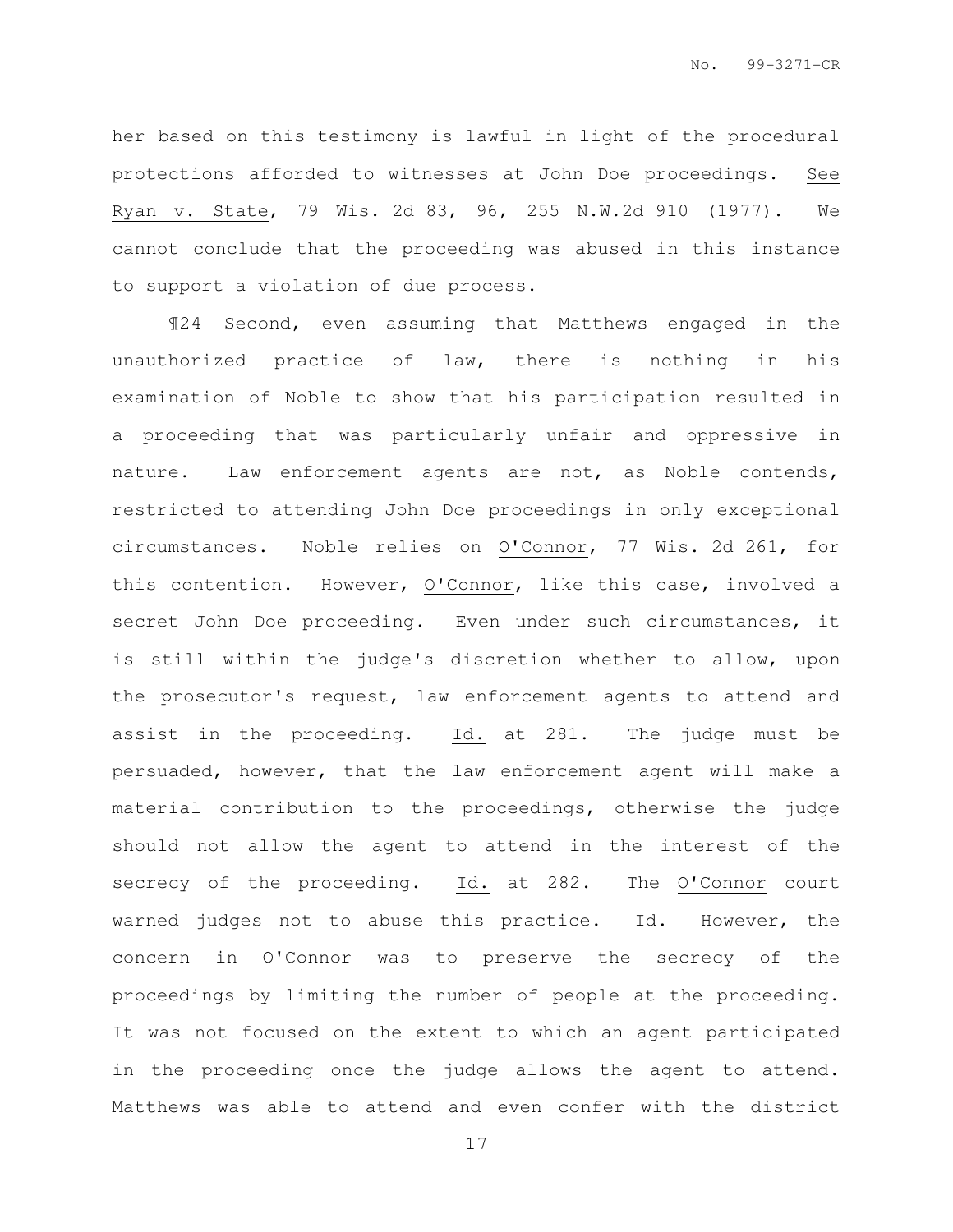attorney during the John Doe proceeding. Thus, his examination of Noble was not as drastic a step beyond his permissible duties as Noble contends.

¶25 Further, even in cases that have presented instances of the unauthorized practice of law, the acts themselves have been regarded as valid. See Drugsvold v. Small Claims Court, 13 Wis. 2d 228, 233, 108 N.W.2d 648 (1961). Thus, even if Matthews was an invalid participant, his questions—and the answers to these questions—are not necessarily void. In addition, Noble does not explain how Matthews' questions themselves resulted in an unfair and oppressive examination. There was nothing inherently unfair that Noble identifies about the questions. Noble points to SCR 20:3.7, but, as the State contends, the rule limits such conduct only at trial. Further, Matthews' questioning was supervised by the prosecutor and the judge and observed by Noble's attorney, who was present in the courtroom, and could have advised Noble not to answer any unfair questions. Finally, any policy considerations behind the unauthorized practice of law only implicate the public in this case, not Noble. Certainly, the public may be harmed when prosecutors rely on persons who are not licensed attorneys to appear on behalf of the state. However, there is no evidence to show that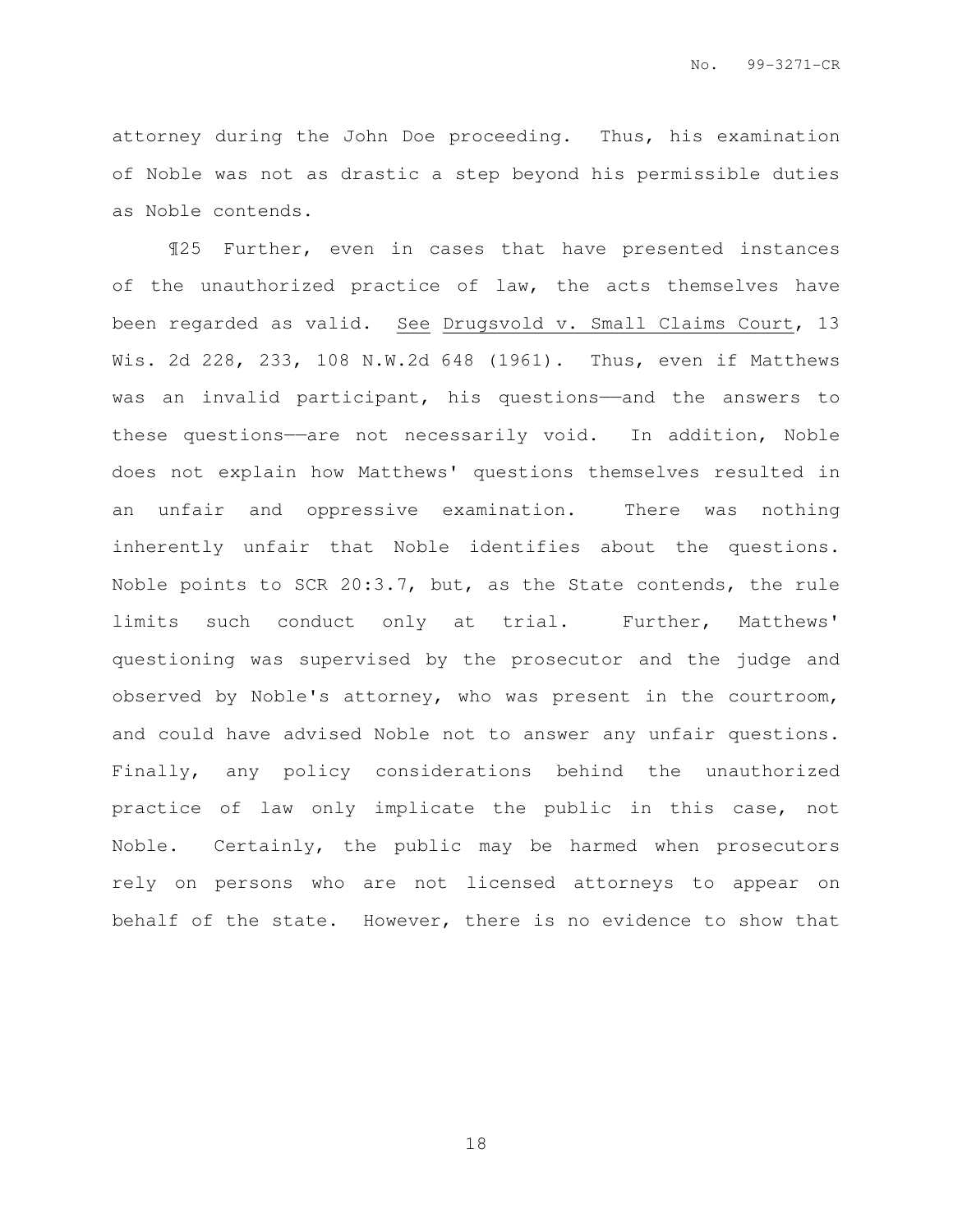Noble suffered from any representation of the state by Matthews in this case.<sup>8</sup>

 $\overline{a}$ 

 $8$  In other jurisdictions, in cases involving the prosecution of a defendant by an unlicensed attorney, courts have similarly found that no due process violation was present. See Andrew Horwitcz, Taking the Cop Out of Copping a Plea: Eradicating Police Prosecution of Criminal Cases, 40 Ariz. L. Rev. 1305, 1350-54 (1998). The author argues, however, that the analyses supporting these decisions were flawed and that a due process right to be prosecuted by a licensed attorney should be recognized. Id.

In his article, the author also noted several cases in which courts have held, without finding a due process violation, that a defendant's conviction is void when the prosecution is undertaken by an unlicensed person, including State v. Russell, 83 Wis. 330, 53 N.W. 441 (1892). In Russell, the court appointed an attorney who was not licensed in Wisconsin to assist the district attorney in prosecuting a first-degree murder trial. Id. at 331. The unlicensed attorney, the court noted, practically controlled the management of the trial, including examining witnesses. Id. The court concluded:

[The defendant] certainly had a right to be prosecuted by the lawfully elected or appointed officers of the law. That right was violated. She ought not to have been compelled to submit to such a trial. She has suffered all the terrible consequences of an illegal trial and conviction for murder in the first degree. She was, of course, prejudiced by it. The error is material.

Id. at 335. Thus, the Russell court recognized that a defendant has a right to be prosecuted by a licensed attorney and that, if this right is violated, the court must conduct a harmless error analysis to determine whether the error was prejudicial to the defendant. In Noble's case, however, it was not her trial that was conducted by an unlicensed person; it was her examination at a John Doe hearing. Even if she had a right to be examined by a licensed attorney during this proceeding, we do not find that the violation of this right in this case was sufficient to constitute a constitutional violation requiring suppression or that this violation caused Noble to suffer any prejudice in this case.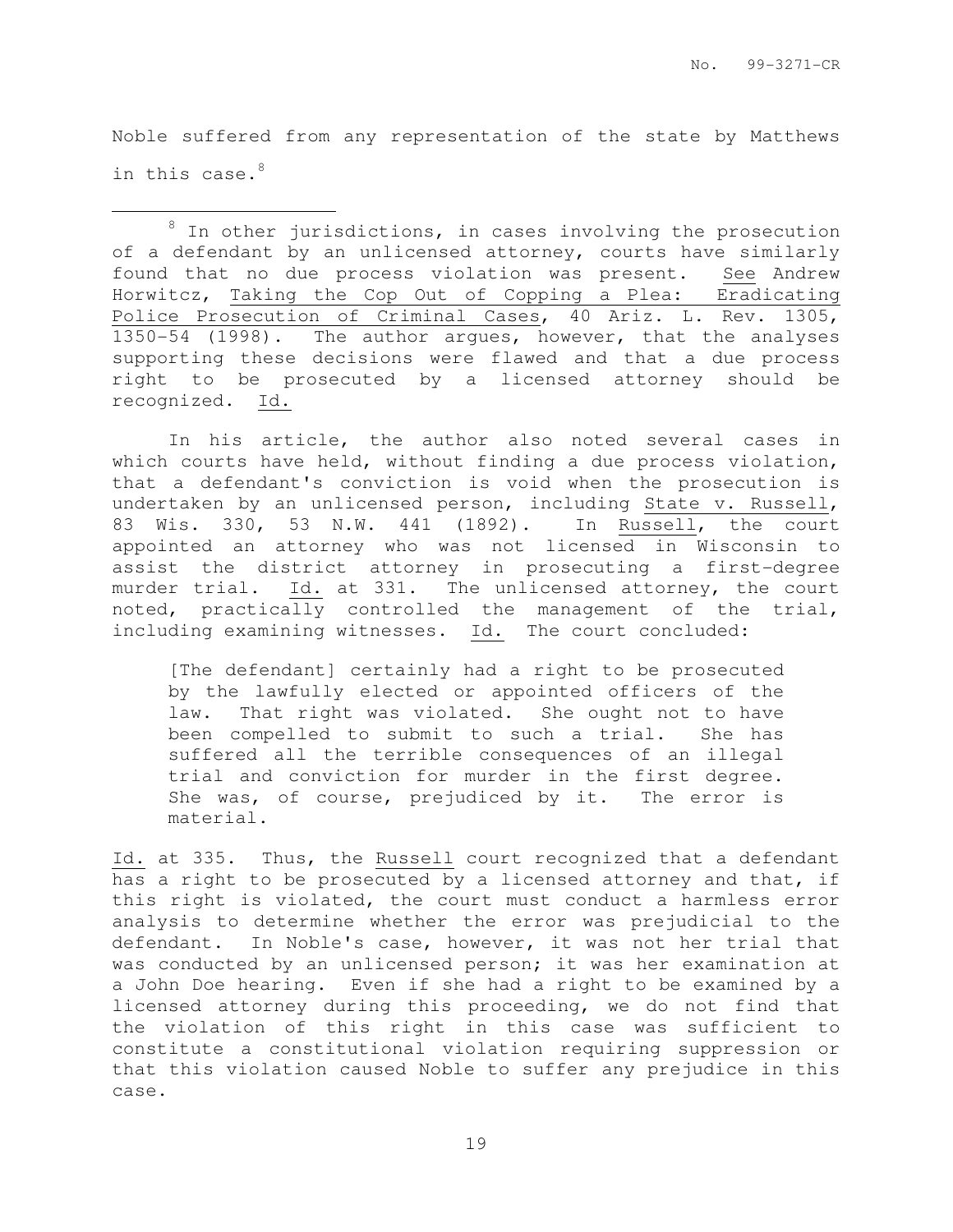¶26 Third, although we recognize that Noble was entitled to a neutral and detached magistrate at her proceeding, Washington, 83 Wis. 2d at 833, 835-36, there is no evidence to suggest that Judge Kirchman acted partially by permitting Matthews to conduct the examination of Noble. Whether a judge's impartiality can be reasonably questioned, based on an objective test, is a question of law for our de novo review. State v. Walberg, 109 Wis. 2d 96, 105, 325 N.W.2d 687 (1982). We acknowledge that Judge Kirchman should have recognized that the examination by Matthews, who was not licensed to practice law, presented a problem. However, there is nothing in the record to suggest that the judge did not abide by his responsibilities in acting as a neutral and detached magistrate. We therefore find this due process argument without merit.

¶27 On the whole, the arguments presented by Noble do not support a finding that the state's conduct at the John Doe proceedings constituted an abuse of the proceedings sufficient to constitute a due process violation. As a result, suppression is not warranted based on a constitutional violation.

¶28 Noble argues that, even if a constitutional violation did not exist, we should still suppress her testimony because it is the only remedy that will serve to deter such abuse of the John Doe proceedings by the state. She contends that, in both Cummings and Hoffman, the court recognized that suppression is required when such abuse occurs, even though no constitutional violation has occurred. As discussed above, however, the type of abuse contemplated by Cummings and Hoffman was not present in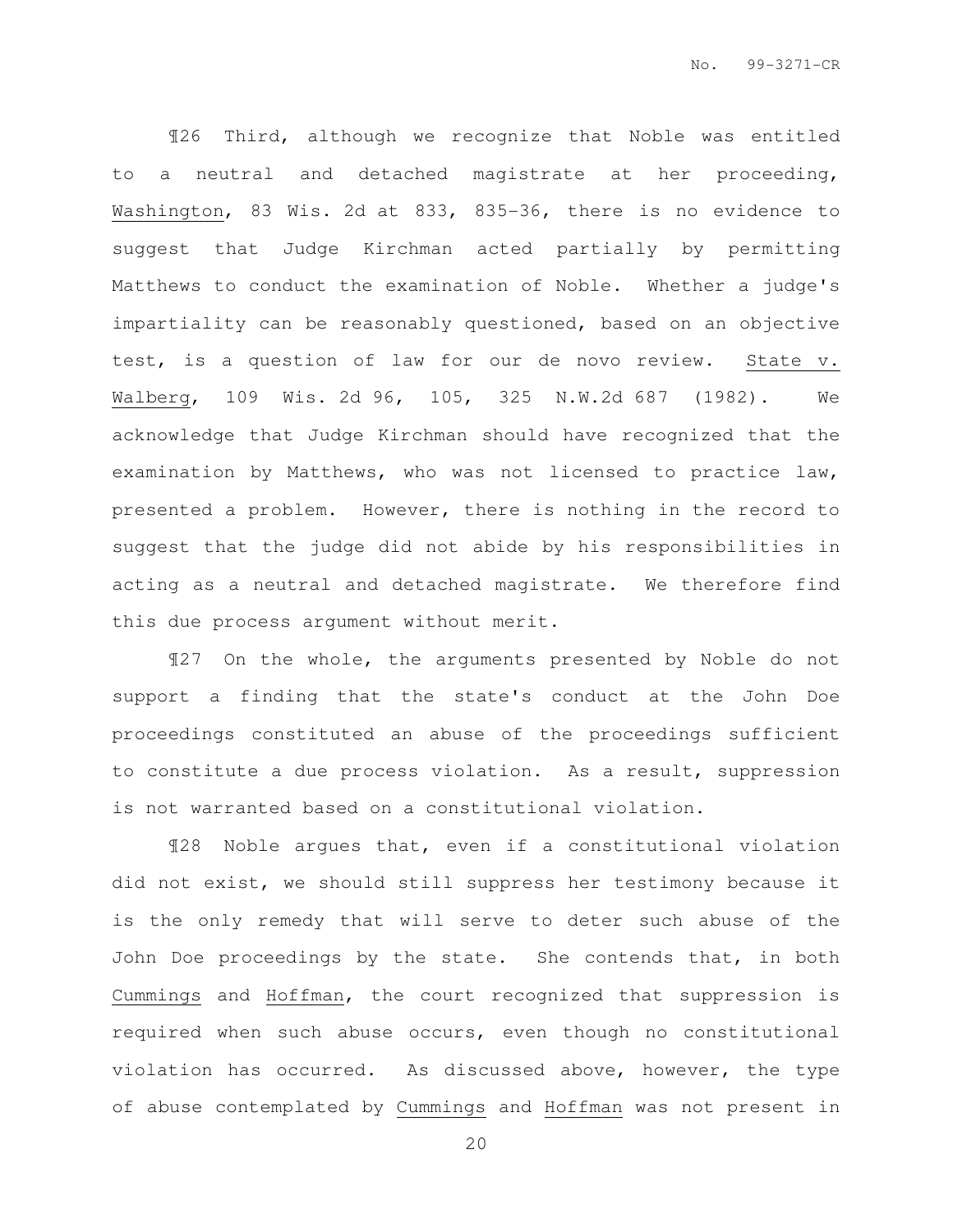this case. In turn, these cases do not compel us to suppress the evidence in this case. Further, we do not interpret Cummings and Hoffman as creating an exception to the general rule, which requires——in the absence of a statutory violation providing for suppression as a remedy——a constitutional violation before suppression will be invoked. The court did not find, in either case, an actual abuse of the John Doe proceeding. See Cummings, 199 Wis. 2d at 745-47; Hoffman, 106 Wis. 2d at 206-07. Nevertheless, as mentioned previously, both courts noted that suppression is required in instances where the state abuses the John Doe proceeding by using the proceeding to gather evidence "against a defendant for a crime with which the defendant has already been charged." Cummings, 199 Wis. 2d at 745. "Such use is clear abuse of the process." Id. The court never discussed whether such abuse constitutes a violation of due process; however, the terse conclusion reached by the court that such conduct is "clear abuse" suggests that such conduct could rise to the level of a due process violation. Thus, we do not conclude that Cummings and Hoffman necessarily created any exception to the general rule, and we do not create one in this case.

¶29 Our conclusion that suppression is not warranted in this case is also based on two additional reasons. First, in this case, the evidence used by the state in Noble's perjury prosecution was not the "fruit" of any "poisonous tree." To be sure, in cases where there has been a violation of a constitutional right, evidence obtained as a direct result of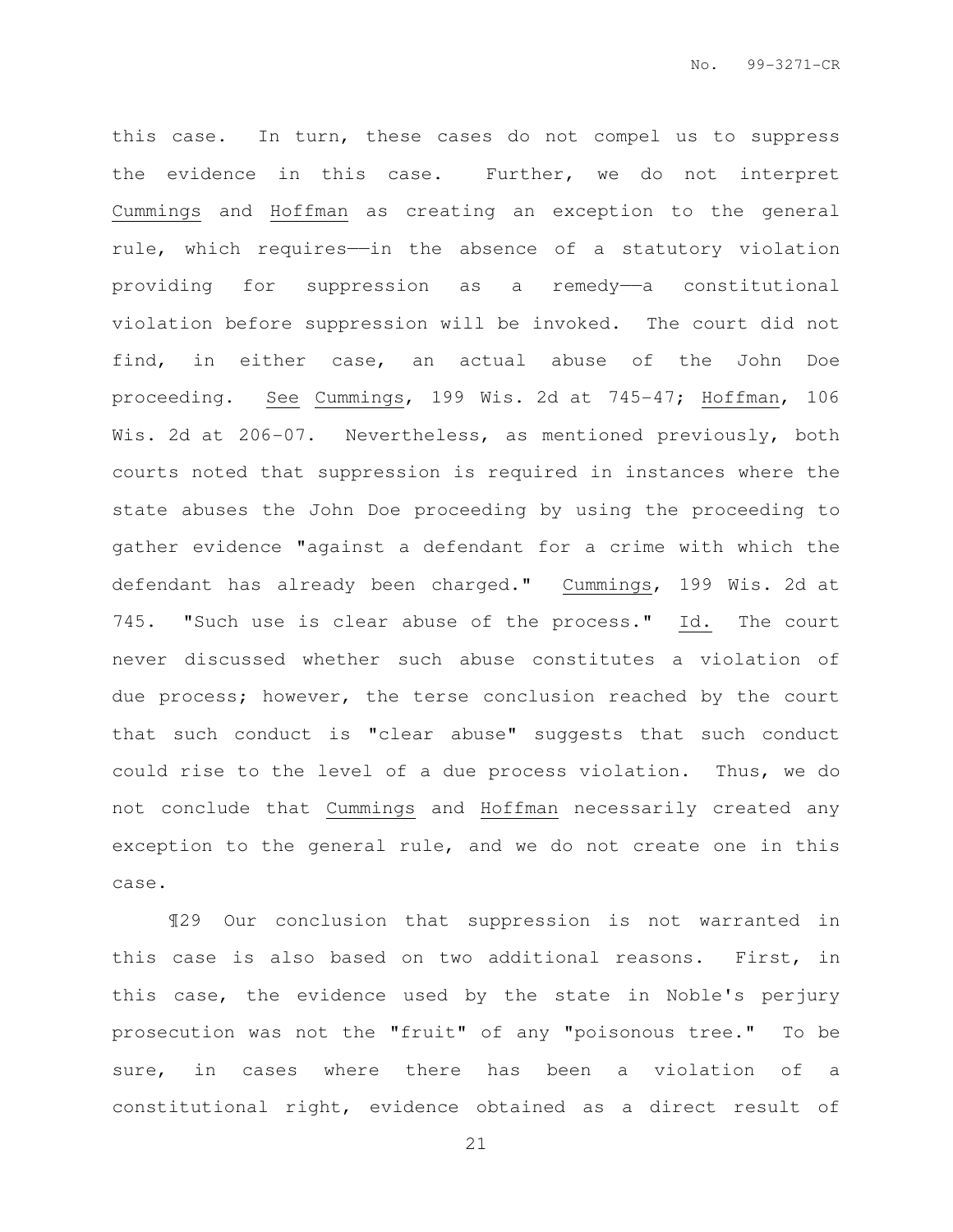the illegal conduct is inadmissible as well as derivative evidence if this evidence is obtained "'by exploitation of that illegality.'" State v. Schneidewind, 47 Wis. 2d 110, 118, 176 N.W.2d 303 (1970) (quoting Wong Sun v. U.S., 371 U.S. 471 (1963)). In such cases, evidence is admissible only when it has been obtained by exploitation of the illegality, and not when it is obtained by means sufficiently distinguishable that it is purged of the primary taint. State v. Phillips, 218 Wis. 2d 180, 206, 577 N.W.2d 794 (1998). If there is a close causal connection between the illegal conduct and the evidence obtained, the evidence is inadmissible. State v. Kraimer, 91 Wis. 2d 418, 433, 283 N.W.2d 438 (Ct. App. 1979).

¶30 In Noble's case, however, we are examining a statutory violation, not a constitutional violation. Thus, a "fruit of the poisonous tree" analysis is not wholly applicable. Nevertheless, the relevant evidence in this case (testimony showing that Noble lied under oath) was not generated by any illegal activity by the state (allowing Matthews to examine Noble). Noble's answers to the questions likely would have been the same regardless of who was asking the questions. Thus, this lack of a close causal connection between the evidence and the illegal activity supports our conclusion that suppression is not necessary because the evidence would have been likely obtained regardless of the illegal activity.

¶31 Second, the policy considerations warranting suppression are not present in this case. Two important policy suppression considerations are deterrence of police misconduct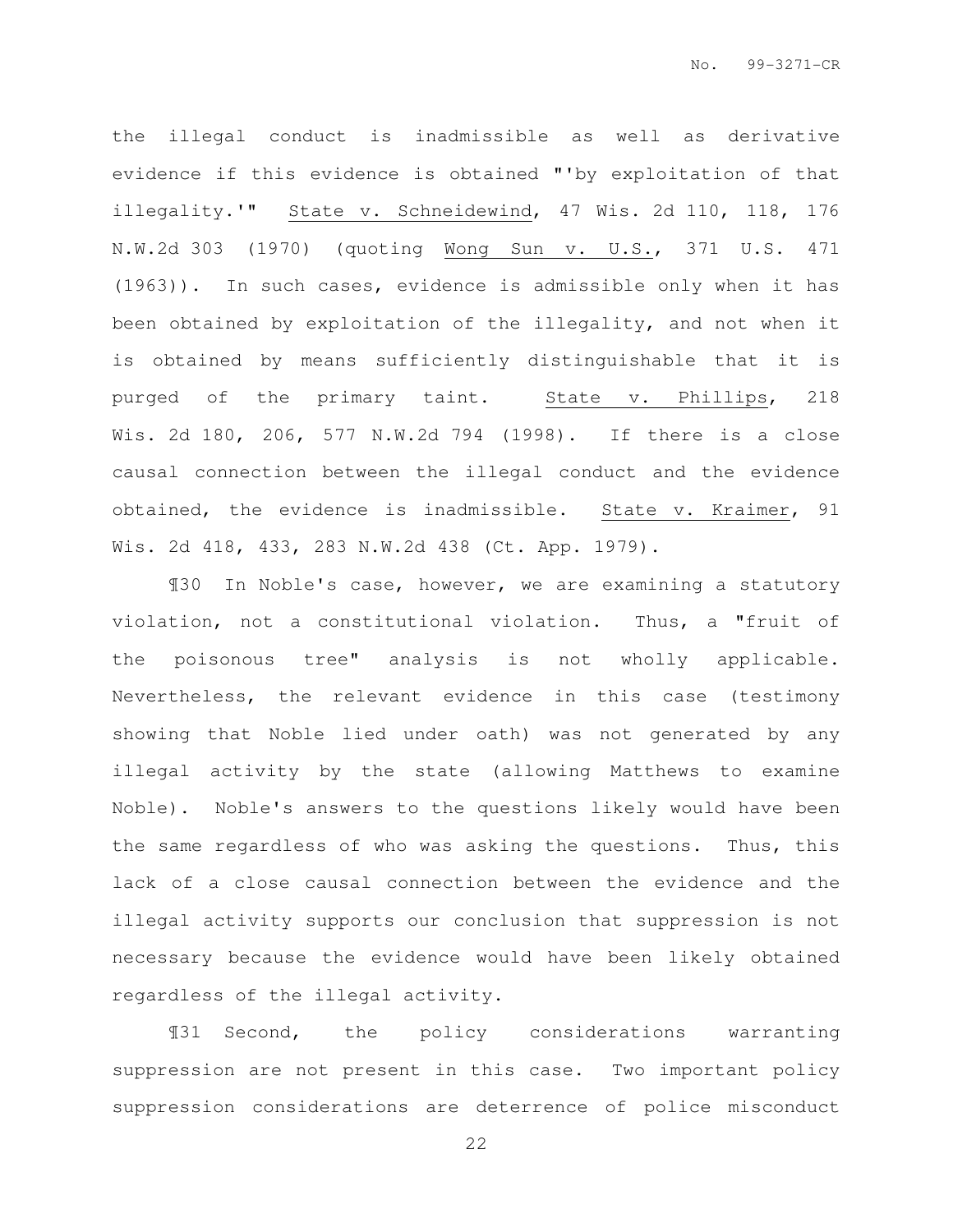and maintenance of judicial integrity. Suppression will not necessarily serve as a deterrent to future unlawful questioning by unlicensed agents. There is no evidence to show that this activity occurs on a regular basis so that suppression would have an effect on such questioning by agents. Further, suppression may encourage perjury in those rare instances where agents undertake such questioning. The integrity of the judiciary is also not threatened by declining to suppress this evidence. There is nothing to suggest that the judge acted in bad faith in allowing the agent to ask questions. Indeed, the judge took significant steps in this case to insure that Noble understood her rights and the ramifications of providing false testimony. If anything, suppression will only serve to threaten judicial integrity by condoning perjured testimony. Thus, we do not find that policy considerations support suppression in this case.

#### IV

¶32 In sum, we conclude that, even assuming that the unauthorized practice of law was present in this case, suppression is not a valid remedy in this instance. We therefore reverse the decision of the court of appeals and conclude that Noble's perjury conviction should be reinstated.

By the Court.—The decision of the court of appeals is reversed.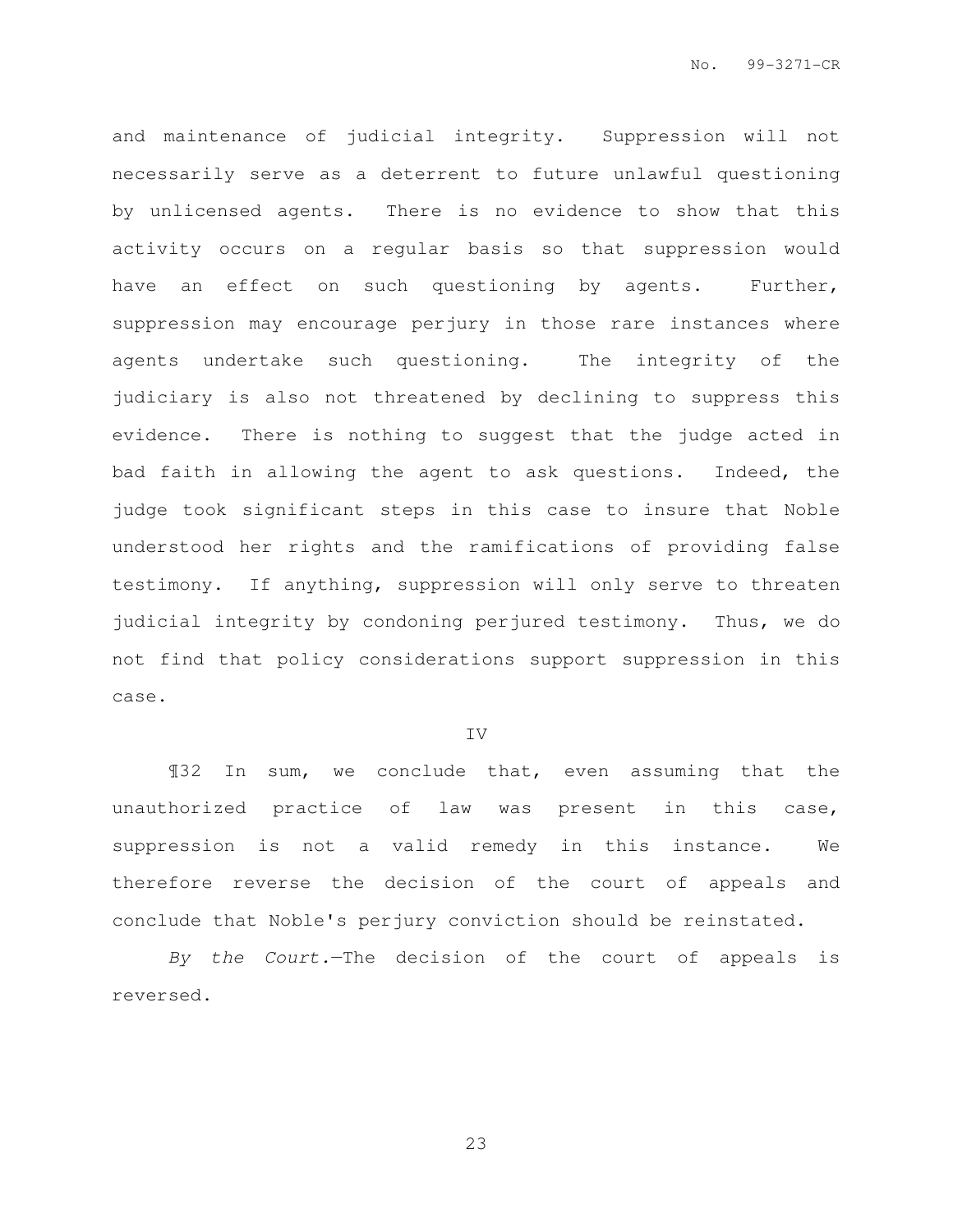¶33 DAVID T. PROSSER, J. (concurring). I join the mandate and opinion of the court but write separately because of several sentences in ¶28 of the majority opinion.

¶34 The opinion discusses two cases, State v. Cummings, 199 Wis. 2d 721, 546 N.W.2d 406 (1996), and State v. Hoffman, 106 Wis. 2d 185, 316 N.W.2d 143 (Ct. App. 1982), indicating that in neither case did the court find "an actual abuse of the John Doe proceeding." Then the opinion states:

Nevertheless, as mentioned previously, both courts noted that suppression is required in instances where the state abuses the John Doe proceeding by using the proceeding to gather evidence "against a defendant for a crime with which the defendant has already been charged." "Such use is clear abuse of the process." The court never discussed whether such abuse constitutes a violation of due process; however, the terse conclusion reached by the court that such conduct is "clear abuse" suggests that such conduct could rise to the level of a due process violation.

Majority op. at ¶28 (citations omitted).

¶35 First, these cases do not require automatic suppression of all evidence gathered in a John Doe proceeding against a charged defendant. These cases stand for the proposition that the state may not orchestrate a John Doe proceeding to obtain additional evidence "against a defendant for a crime with which the defendant has already been charged." Cummings, 199 Wis. 2d at 745. The state may still use a John Doe to "(1) investigate other possible defendants related to the crimes that will be charged in the information filed against the original defendant, and (2) investigate other crimes that cannot be charged in the information, but may have been committed by the defendant." Id. at 745-46. "It is only when the John Doe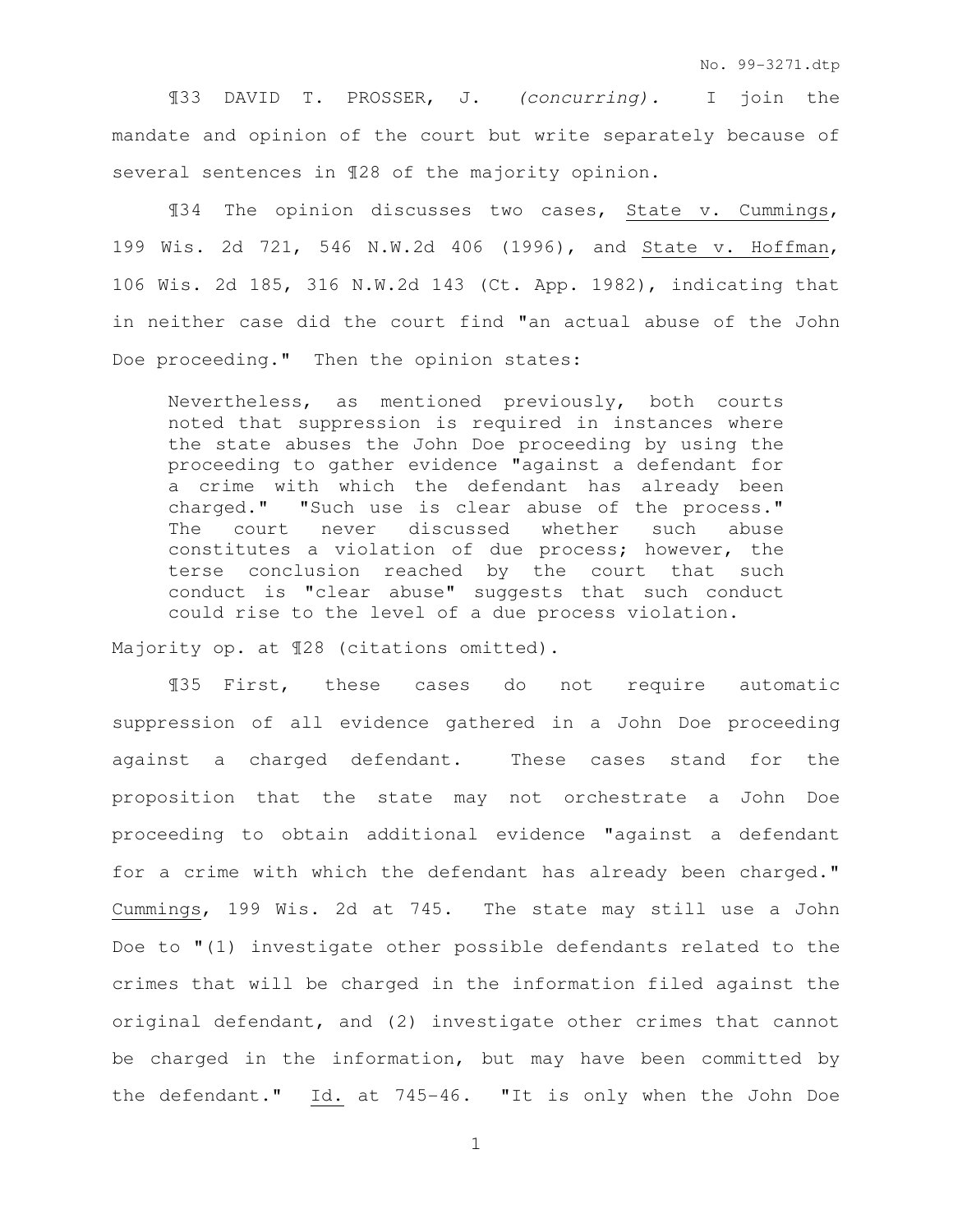is used to gather evidence specifically relating to the crime for which the defendant is being tried that an abuse of the procedure occurs." Id. at 746.

¶36 In my view, this opinion does not settle the question whether evidence uncovered in a John Doe proceeding focusing on one person may be used in a trial against another person on a charge filed against that person before the new evidence was obtained.<sup>9</sup>

¶37 Second, I do not see how due process violations would be implicated by the use of a John Doe-type proceeding to gather additional evidence against a charged defendant even on the crime charged, so long as the defendant is not asked to testify. A John Doe investigation does not come to an abrupt halt the moment the prosecutor has gathered enough evidence to file a criminal charge. It usually continues until all key witnesses have been examined, and then a charge is filed. Moreover, at a preliminary examination after the charge is filed, new evidence

l.

<sup>9</sup> In his oft-quoted dissent in State ex rel. Kowaleski v. District Court, 254 Wis. 363, 375, 36 N.W.2d 419 (1949), Justice Henry Hughes stated: "Certainly where [the magistrate] issues a warrant he cannot continue a hearing as an aid to the district attorney in preparing the prosecution." But Justice Hughes went on to say: "If a bona fide John Doe proceeding were necessary to investigate other crimes . . . and the defendant were not named as a party, but evidence came out against him incidental to such investigation, he would have no cause for complaint." Id. at 376.

More than 30 years later in State v. Hoffman, 106 Wis. 2d 185, 205, 316 N.W.2d 143 (Ct. App. 1982), Judge Dykman observed that: "Federal courts have held that a grand jury may inquire into matters which are the subject of a pending prosecution so long as that is not the dominant or primary purpose of the inquiry." He cited United States v. Gibbons, 607 F.2d 1320, 1328 (10th Cir. 1979).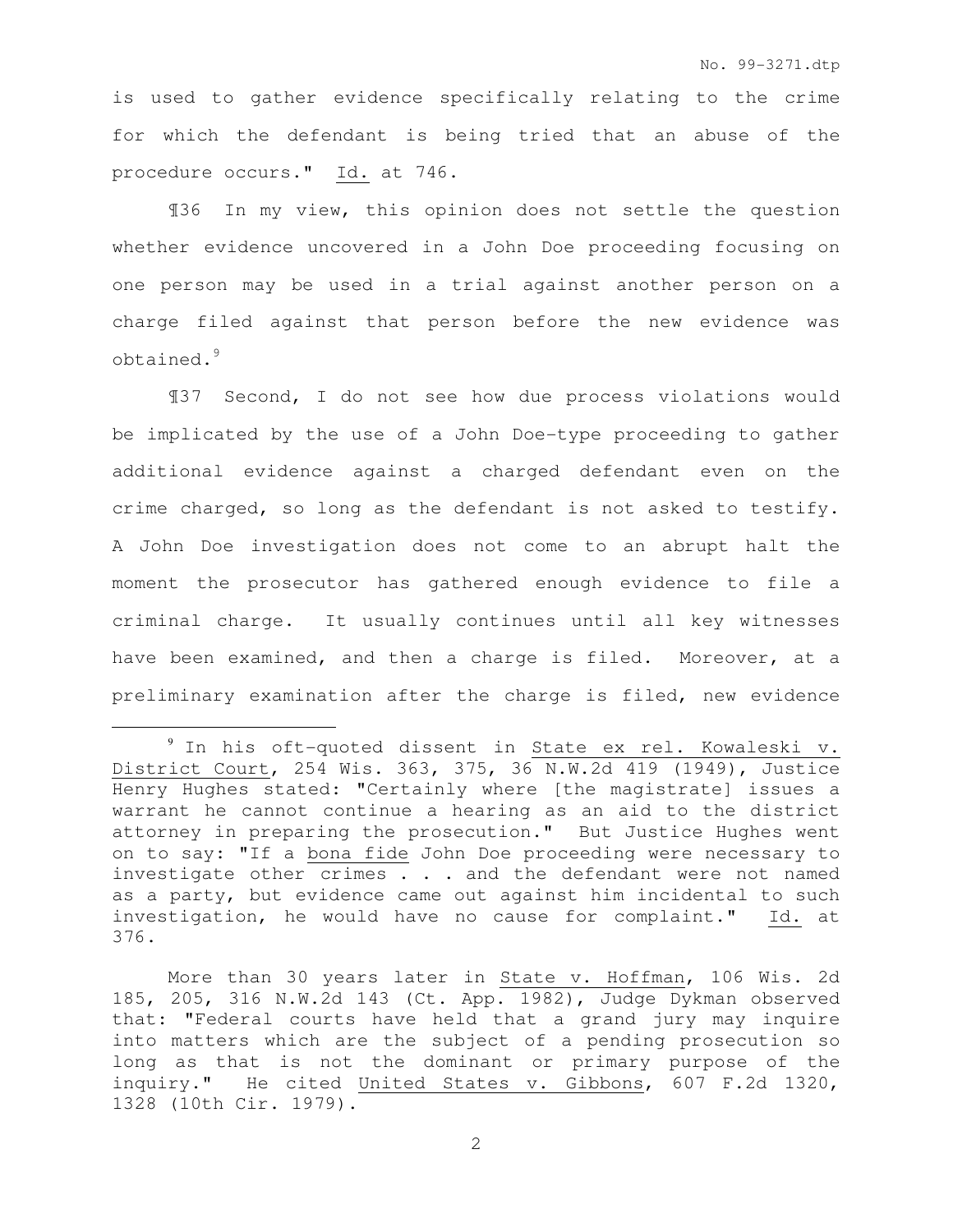may be sought and adduced; and that evidence may be used against the defendant.<sup>10</sup>

¶38 The prosecutor and the police do not stop investigating a crime once a defendant has been charged with the crime. The state has the burden of proving each element of the crime beyond a reasonable doubt. It is inconceivable that the state would stop gathering information and evidence to meet its burden of proof once a charge had been filed. The state may also have to continue investigating to meet its discovery obligations.

¶39 One may argue persuasively that the John Doe proceeding is intended to ascertain whether a crime has been committed and, if so, by whom, and is not intended to help firm up the case against a charged defendant. But how would the use of an authorized John Doe-type proceeding to take testimony from potential witnesses against the defendant be fundamentally unfair or violate the due process rights of the defendant? Under Wis. Stat. § 971.23(1), the state would be required to disclose any of the defendant's oral statements about the crime that it learned of in the proceeding, the names of any witnesses whom the prosecutor intended to call at trial, together with a transcript of John Doe-type testimony, and any exculpatory evidence that came out of the proceeding.

¶40 Today, John Doe proceedings are usually less secretive and more fair than they once were. This court should not invite

 $\overline{a}$ 

 $10$  In civil cases, litigants expect sworn testimony to be taken from witnesses in depositions after a complaint is filed but before trial. See Wis. Stat. §§ 804.05 and 804.06.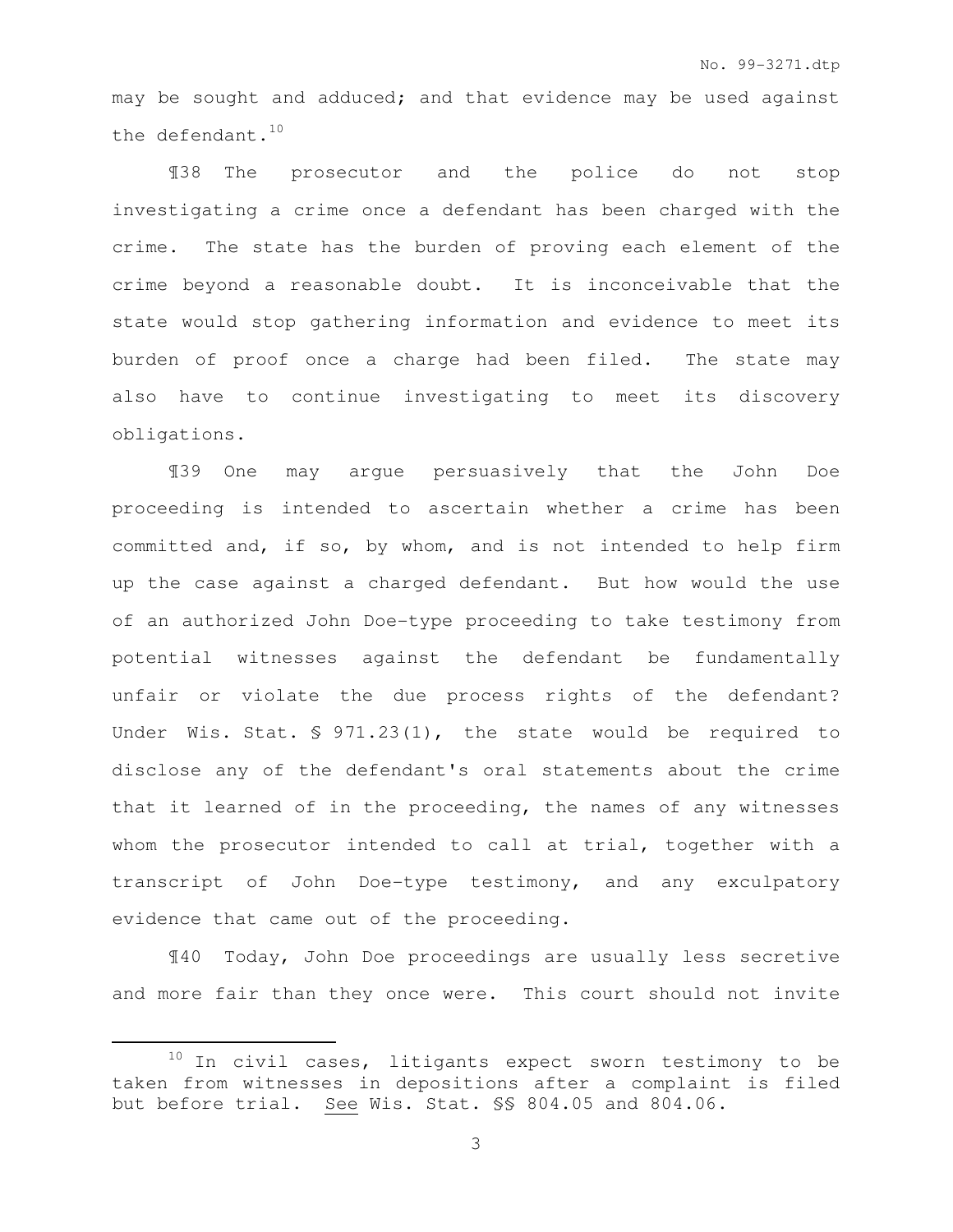suppression of reliable evidence in criminal cases by allusions to due process violations based upon outmoded notions of past practice.

¶41 I am authorized to state that JUSTICE DIANE S. SYKES joins this concurring opinion.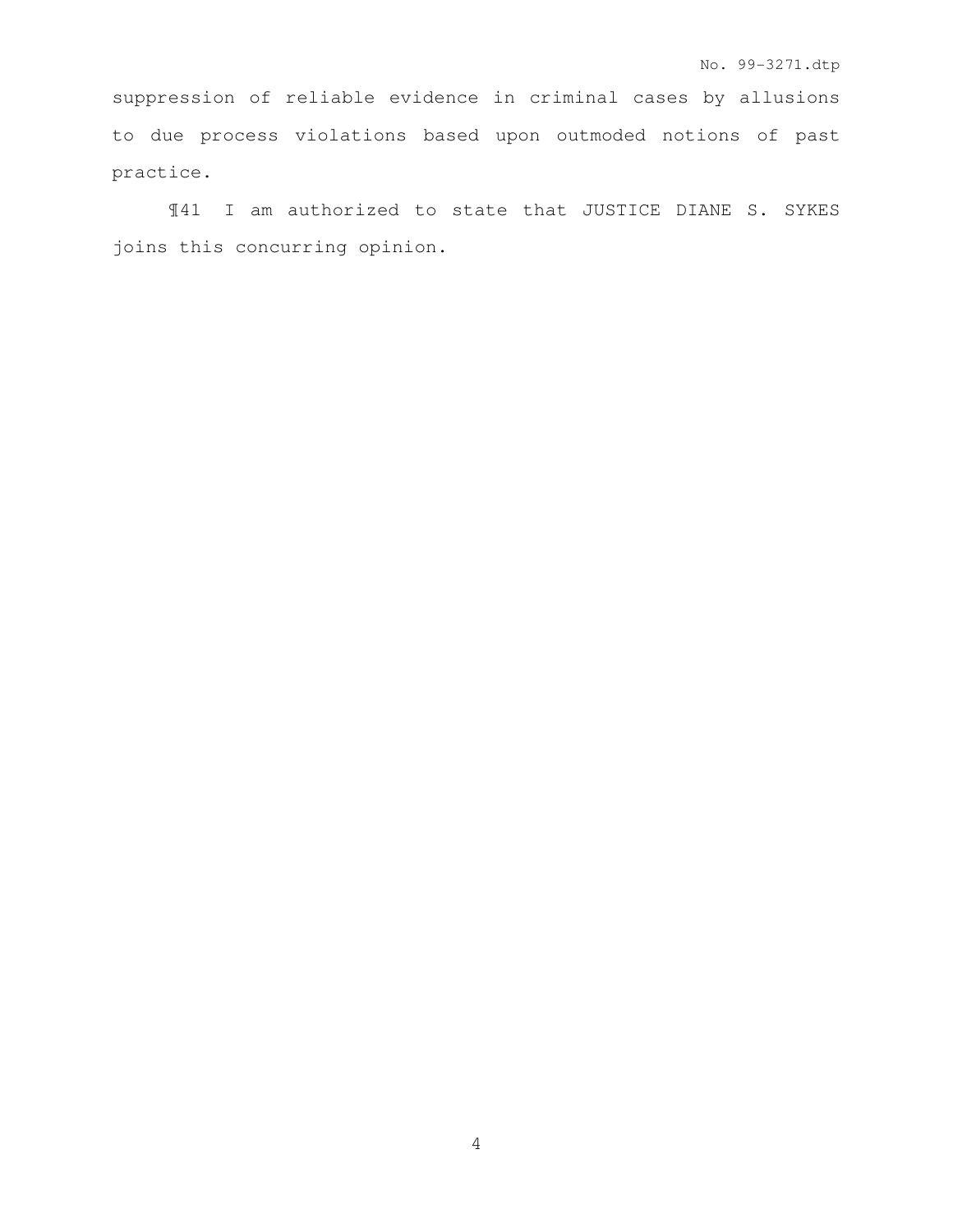¶42 SHIRLEY S. ABRAHAMSON, CHIEF JUSTICE (dissenting). The court of appeals concluded that the state narcotics enforcement special agent who represented the State in the John Doe proceeding by questioning the defendant (who was a witness at the John Doe proceeding) was practicing law without a license, a criminal offense. $11$  Indeed, the special agent was both an advocate and witness in the proceeding. The court of appeals further concluded that the appropriate remedy was to exclude the information obtained by the State's unauthorized practice of law if the defendant is retried.

¶43 I am persuaded by the reasoning and conclusions of the court of appeals. $12$  The special agent was not a lawyer and falls under none of the authorized exceptions for the practice of law by non-lawyers. The defendant was never charged for drug offenses, which were the subject of the John Doe proceeding, and the special agent's unlawful practice of law yielded the perjury charge against the defendant. Wisconsin courts should not be partners to the unlawful practice of law in a criminal case.

¶44 Although not presenting precisely the same facts as those here, several cases are sufficiently similar to support the reasoning and conclusions of the court of appeals in the present case.

 $\overline{a}$ 

 $11$  Wis. Stat. § 757.30 (1999-2000) (every person practicing law without a license shall be fined not less than \$50 nor more than \$500 or imprisoned not more than one year in the county jail or both, and in addition may be punished as for contempt).

 $12$  State v. Noble, 2001 WI App 145, 246 Wis. 2d 533, 629 N.W.2d 317.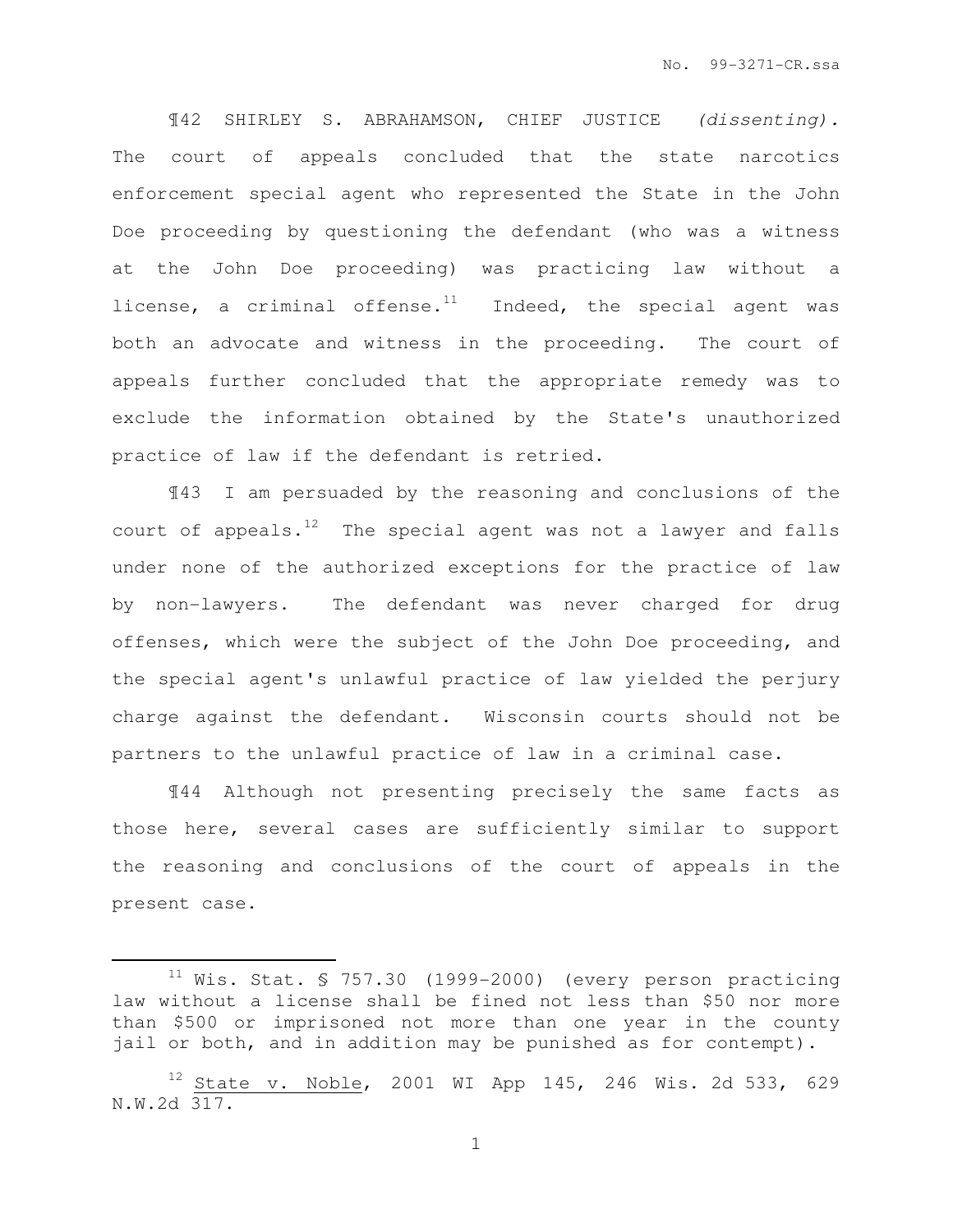¶45 In State v. Russell, 83 Wis. 330, 53 N.W. 441 (1892), a Minnesota attorney, not licensed in Wisconsin, assisted the district attorney in the prosecution of a criminal case. The Minnesota attorney was appointed by the Wisconsin district attorney and was competent. The court declared, as it has in numerous cases thereafter,  $13$  that the district attorney is a constitutional officer in Wisconsin, a "quasi judicial officer," an attorney with special responsibilities and powers, and no attorney or non-attorney can substitute for the district attorney unless authorized by statute. $14$  A person not licensed to practice law in this state is not considered an attorney in Wisconsin. The Russell court held that the error of having a Minnesota attorney replace the district attorney was material and prejudicial and that the conviction must be reversed.

¶46 In Biemel v. State, 71 Wis. 444, 37 N.W. 244 (1888), and State v. Peterson, 195 Wis. 351, 218 N.W. 367 (1928), private counsel licensed to practice in Wisconsin assisted the district attorney in prosecuting the respective criminal cases, either before or during trial.<sup>15</sup> In both cases, the court concluded that "public policy, and the fair, just, and impartial

13 See, e.g., County of Kenosha v. C&S Mgmt., Inc., 223 Wis. 2d 373, 400, 588 N.W.2d 236 (1999); State v. Hooper, 101 Wis. 2d 517, 531 n.9, 305 N.W.2d 110 (1981), and cases cited therein.

 $\overline{a}$ 

<sup>14</sup> State v. Russell, 83 Wis. 330, 334, 53 N.W. 441 (1892).

 $15$  In Schedlberger v. State, 204 Wis. 235, 235 N.W. 419 (1931), this court held that no error occurred when nothing in the record demonstrated that the Chicago attorney rendered any material aid to the district attorney in preparing the case for trial or that the Chicago attorney was present at the trial.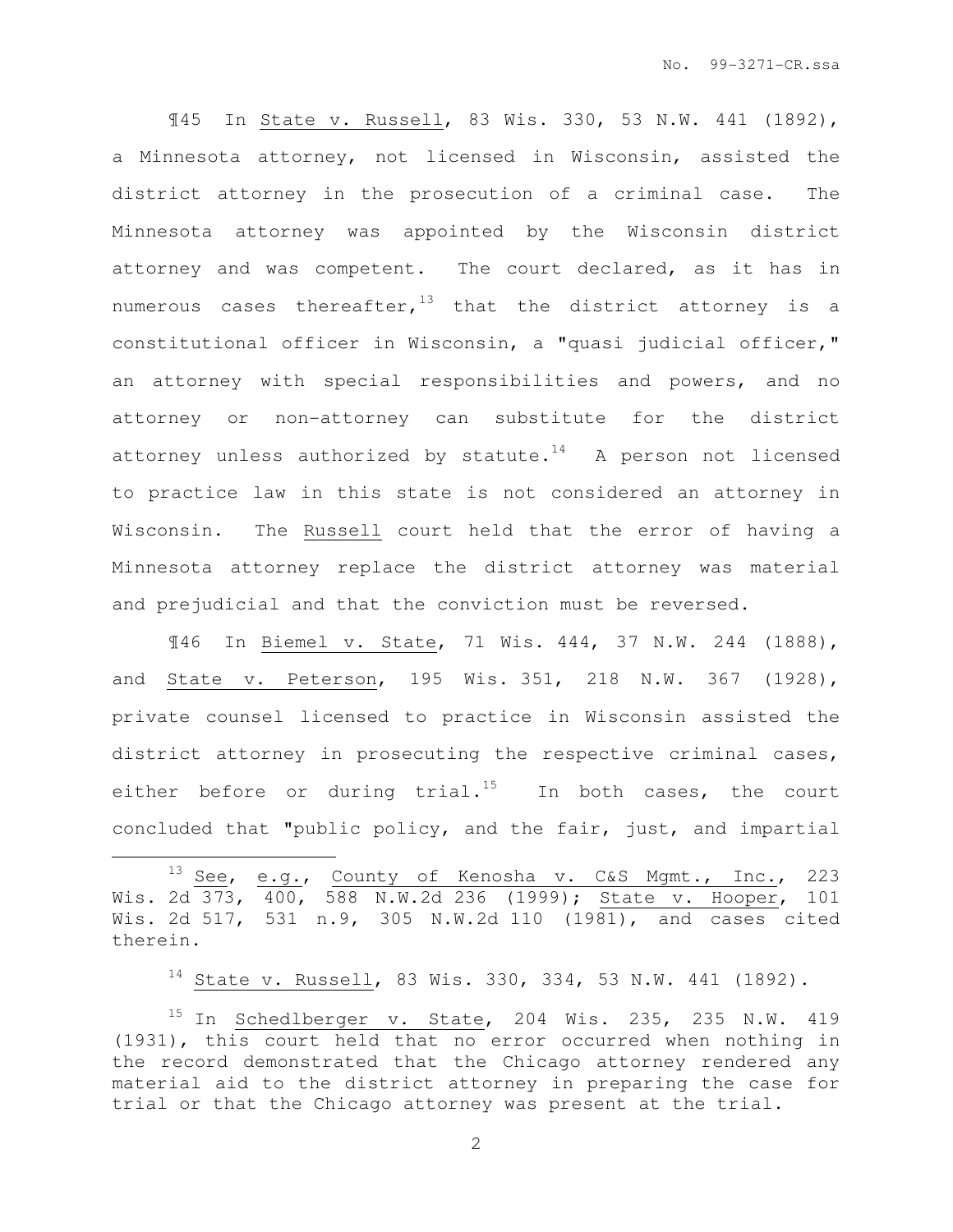administration of the criminal law of the state, make it the duty of the courts to exclude the paid attorneys of private persons from appearing as prosecutors. $"$ <sup>16</sup> The convictions in both cases were reversed.

¶47 The Russell, Biemel, and Peterson cases stand for the proposition that when someone other than a district attorney (or a person authorized by statute) exercises the functions of a district attorney, the criminal proceedings are void. In the present case, the special agent who acted as counsel at the John Doe proceeding was neither an attorney, nor the district attorney, nor a person identified by statute or case law as authorized to substitute for a district attorney. Relying on the Russell, Biemel, and Peterson cases, I conclude that this conviction based on a non-attorney substituting for the district attorney cannot stand.

¶48 I write separately to also point out that various cases relating to the unauthorized practice of law do not seem to be readily reconcilable. In civil cases, even though a nonlawyer engages in the unauthorized practice of law, the civil

l.

<sup>16</sup> State v. Peterson, 195 Wis. 351, 356-57, 218 N.W. 367 (1928), quoting Biemel v. State, 71 Wis. 444, 446, 37 N.W. 244 (1888).

In Peterson a private attorney who was paid by private persons summoned prospective witnesses, questioned them, and prepared memoranda for the district attorney's use at trial. Peterson, 195 Wis. at 354.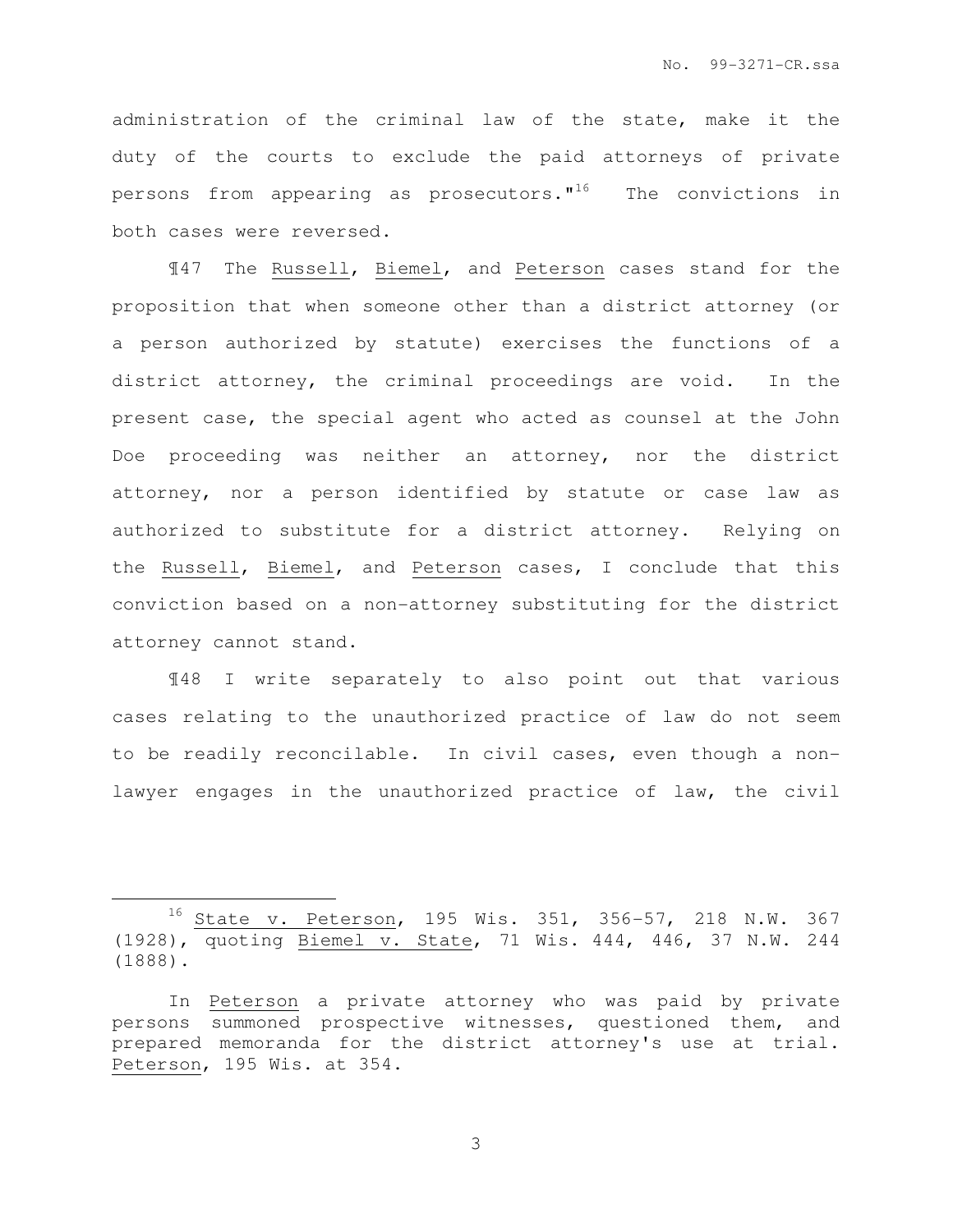judgment apparently is not void.<sup>17</sup> Yet in Jadair Inc. v. United States Fire Ins. Co., 209 Wis. 2d 187, 562 N.W.2d 401 (1997), this court ruled that a notice of appeal in a civil case signed by a non-lawyer on behalf of a corporation is void, and the court of appeals lacks jurisdiction to hear the appeal. In Schaefer v. Riegelman, 2002 WI 18, 250 Wis. 2d 494, 639 N.W.2d 715, this court dismissed a civil complaint with prejudice, throwing a case out of court, because the summons and complaint were signed by an attorney licensed in Minnesota on behalf of an attorney licensed in Wisconsin.

¶49 Jadair, Schaefer, and the present case seem incongruent. In Schaefer and Jadair, the court is unforgiving when a non-Wisconsin lawyer signs preliminary documents on behalf of a client. The result in those cases: final dismissal of a case and of an appeal. In the present case, this court imposes no sanction when, in a Wisconsin courtroom, a non-lawyer is permitted to perform the functions of a district attorney at

 $\overline{a}$ 

 $17$  See, e.g., Littleton v. Langlois, 37 Wis. 2d 360, 364, 155 N.W.2d 150 (1967) (plaintiff's wife appeared as witness, not advocate, during litigation, and even if her appearance constituted the unauthorized practice of law, the judgment would not be void); In Re McManus, 13 Wis. 2d 228, 233-34, 108 N.W.2d 648 (1961) (statute making unauthorized practice of law illegal does not make acts complained of void and appearance by lay employee of collection agency on behalf of plaintiff in suit commenced by collection agency does not strip court of jurisdiction, even if such appearance amounted to the unauthorized practice of law).

A John Doe proceeding is not a criminal proceeding. State v. Brady, 130 Wis. 2d 443, 449, 388 N.W.2d 151 (1986). A John Doe proceeding is, however, intimately related to a criminal prosecution.